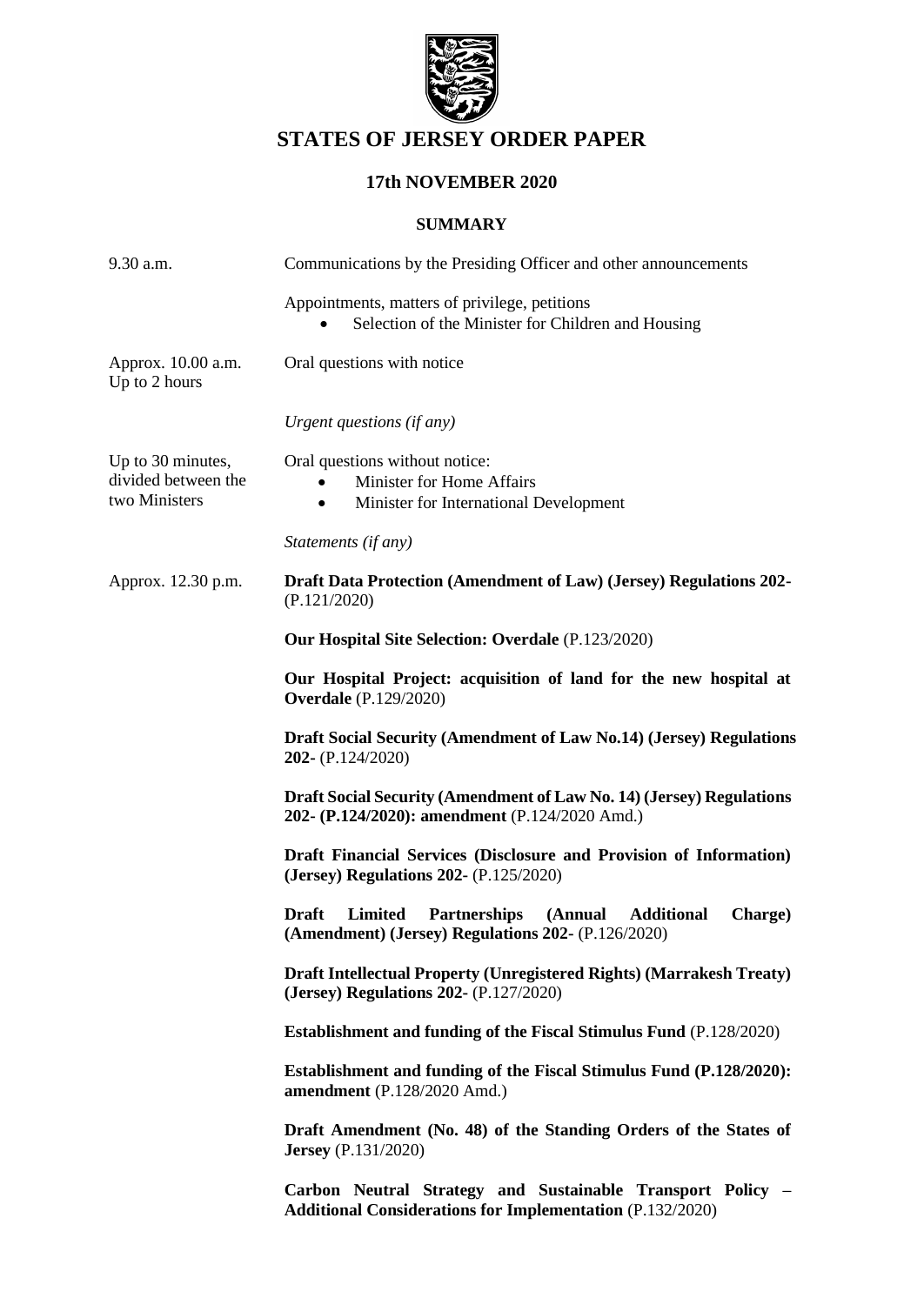

**[Draft Financial Services \(Disclosure and Provision of Information\)](https://statesassembly.gov.je/AssemblyPropositions/2020/P.133-2020.pdf)  (Jersey) Law 202- [\(Appointed Day\) Act 202-](https://statesassembly.gov.je/AssemblyPropositions/2020/P.133-2020.pdf)** (P.133/2020)

**[Draft Financial Services \(Disclosure and Provision of Information\)](https://statesassembly.gov.je/AssemblyPropositions/2020/P.133-2020Amd.pdf)  (Jersey) Law 202- (Appointed Day) Act 202- [\(P.133/2020\): amendment](https://statesassembly.gov.je/AssemblyPropositions/2020/P.133-2020Amd.pdf)** [\(P.133/2020 Amd.\)](https://statesassembly.gov.je/AssemblyPropositions/2020/P.133-2020Amd.pdf) 

**Draft Amendment (No.50) of the Standing Orders of the States of Jersey** [\(P.144/2020\)](https://statesassembly.gov.je/assemblypropositions/2020/p.144-2020.pdf)

*Note: Notice has been given of the intention to propose that the minimum lodging period be reduced so that the proposition can be debated.*

Arrangement of public business at subsequent meetings

*Lunch adjournment likely around 12.45 p.m., until 2.15 p.m. If business is not completed by around 5.30 p.m. the Assembly usually adjourns for the evening and will resume its meeting at 9.30 a.m. on Wednesday 17th and Thursday 18th November 2020 if necessary.*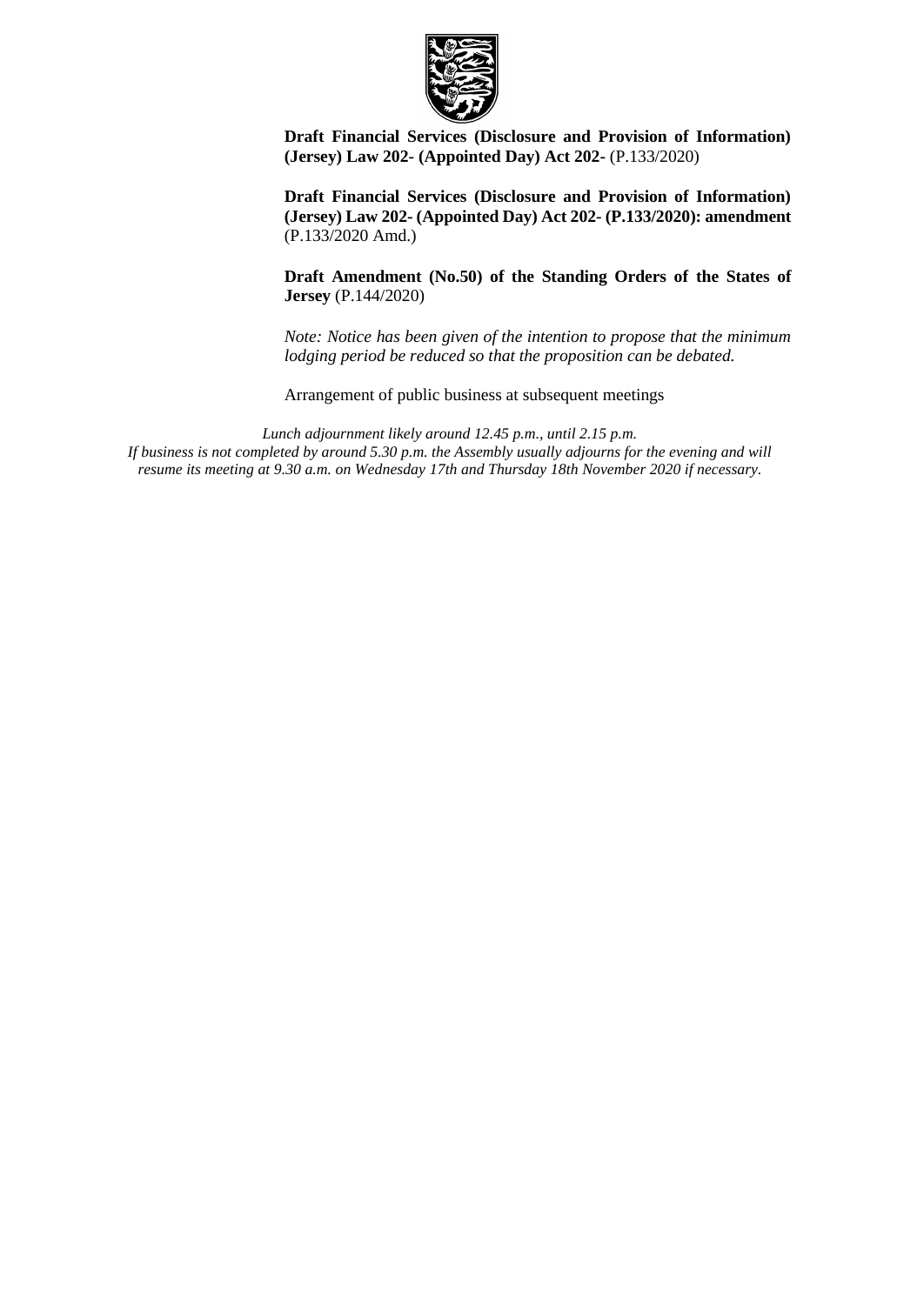

## **STATES OF JERSEY ORDER PAPER**

### **17th NOVEMBER 2020**

### **A. COMMUNICATIONS BY THE PRESIDING OFFICER**

#### **B. TABLING OF SUBORDINATE ENACTMENTS**

*(Explanatory note attached)*

[EU Legislation \(Customs and Excise –](https://www.jerseylaw.je/laws/enacted/Pages/RO-127-2020.aspx) Customs Tariff and Export Duty) [\(Jersey\) Order 2020.](https://www.jerseylaw.je/laws/enacted/Pages/RO-127-2020.aspx) *[Minister for Home Affairs.](https://www.jerseylaw.je/laws/enacted/Pages/RO-127-2020.aspx)* [R&O.127/2020.](https://www.jerseylaw.je/laws/enacted/Pages/RO-127-2020.aspx)

[EU Legislation \(Customs Union, Import and Export Control\) \(Amendment of](https://www.jerseylaw.je/laws/enacted/Pages/RO-128-2020.aspx)  [Law\) \(Jersey\) Order 2020.](https://www.jerseylaw.je/laws/enacted/Pages/RO-128-2020.aspx) *[Minister for Home Affairs.](https://www.jerseylaw.je/laws/enacted/Pages/RO-128-2020.aspx)* [R&O.128/2020.](https://www.jerseylaw.je/laws/enacted/Pages/RO-128-2020.aspx)

Motor Traffic (Cabs – [Fares and Charges\) \(Amendment No. 3\) \(Jersey\) Order](https://www.jerseylaw.je/laws/enacted/Pages/RO-133-2020.aspx)  [2020.](https://www.jerseylaw.je/laws/enacted/Pages/RO-133-2020.aspx) *[Minister for Infrastructure.](https://www.jerseylaw.je/laws/enacted/Pages/RO-133-2020.aspx)* [R&O.133/2020.](https://www.jerseylaw.je/laws/enacted/Pages/RO-133-2020.aspx)

### **C. DOCUMENTS PRESENTED**

| D. | <b>NOTIFICATION OF LODGED PROPOSITIONS</b>                                                                                                                                                                                                        |                     |
|----|---------------------------------------------------------------------------------------------------------------------------------------------------------------------------------------------------------------------------------------------------|---------------------|
|    | Safer Travel Guidelines Review: Final Report.<br>Presented: 12th November 2020, Safer Travel Guidelines Review Panel.                                                                                                                             | S.R.8/2020.         |
|    | States of Jersey Complaints Panel: report for 2019.<br>Presented: 11th November 2020, Privileges and Procedures Committee.                                                                                                                        | R.129/2020          |
|    | States of Jersey Law 2005: delegation of functions – Minister for Economic<br>Development, Tourism, Sport and Culture – Shipping delegations.<br>Presented: 10th November 2020, Minister for Economic Development,<br>Tourism, Sport and Culture. | R.128/2020.         |
|    | Transfers between Heads of Expenditure under the Public Finances (Jersey)<br>Law 2019: Article 18 – 29th October 2020.<br>Presented: 10th November 2020, Minister for Treasury and Resources.                                                     | R.127/2020.         |
|    | PFAS and water quality in Jersey 2020: An update report from the<br>Government of Jersey Officer Technical Group.<br>Presented: 6th November 2020, Minister for the Environment.                                                                  | R.126/2020.         |
|    | Draft Financial Services (Disclosure and Provision of Information) (Jersey)<br>Regulations 202- (P.125/2020): comments.<br>Presented: 10th November 2020, Economic and International Affairs Scrutiny<br>Panel.                                   | P.125/2020.<br>Com. |

[Draft Financial Services \(Disclosure and Provision of Information\) \(Jersey\)](https://statesassembly.gov.je/AssemblyPropositions/2020/P.133-2020Amd.pdf)  Law 202- (Appointed Day) Act 202- [\(P.133/2020\): amendment.](https://statesassembly.gov.je/AssemblyPropositions/2020/P.133-2020Amd.pdf) Lodged: 9th November 2020, *[Minister for External Relations.](https://statesassembly.gov.je/AssemblyPropositions/2020/P.133-2020Amd.pdf)* [P.133/2020.](https://statesassembly.gov.je/AssemblyPropositions/2020/P.133-2020Amd.pdf) [Amd.](https://statesassembly.gov.je/AssemblyPropositions/2020/P.133-2020Amd.pdf)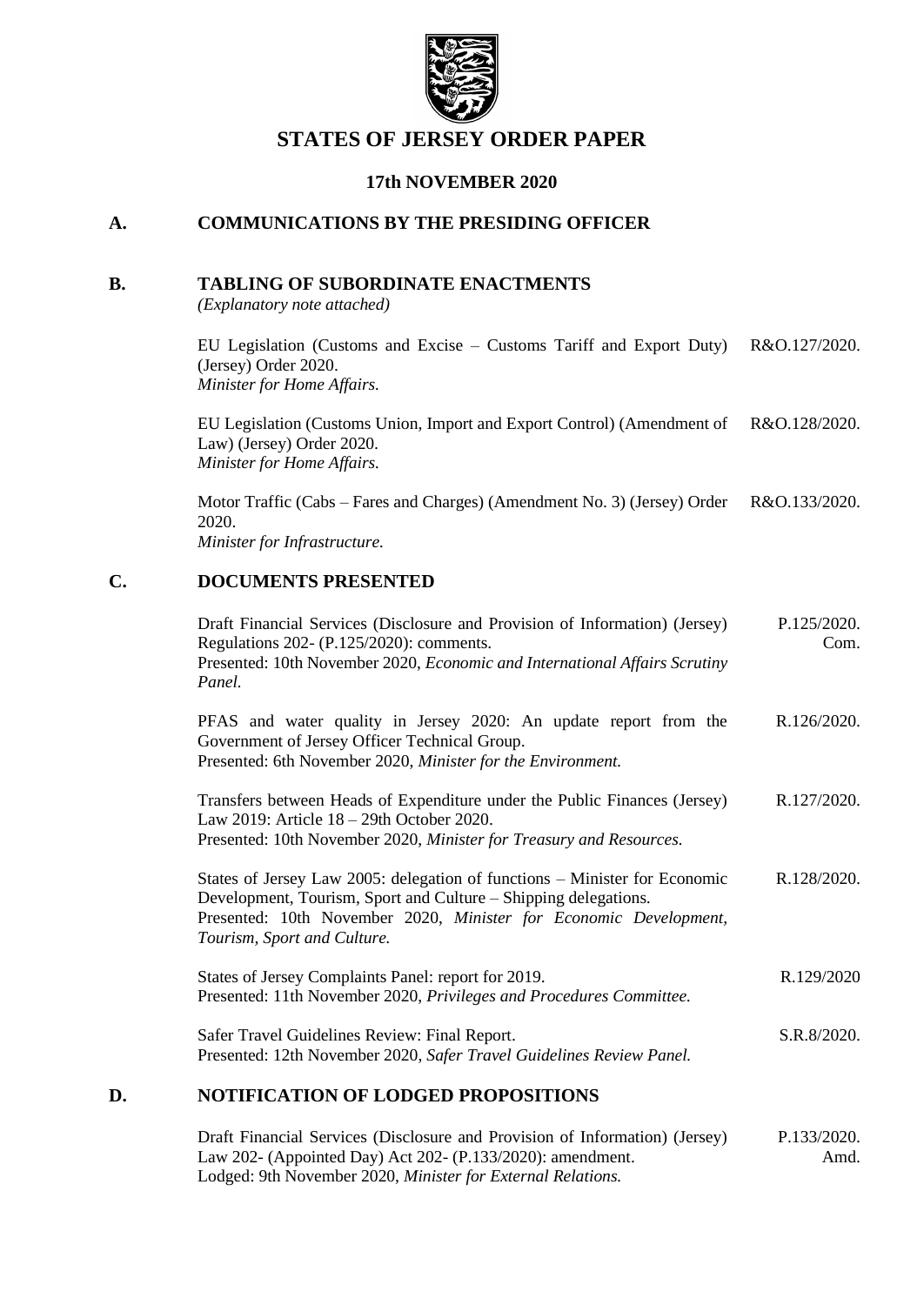

| Composition and Election of the States: Proposed Changes $(P.139/2020)$ – | P.139/2020.  |
|---------------------------------------------------------------------------|--------------|
| third amendment.                                                          | Amd. $(3)$ . |
| Lodged: 12th November 2020, <i>Connétable of St. Martin.</i>              |              |
|                                                                           |              |

[Draft Health Insurance Fund \(Miscellaneous Provisions\) \(Amendment No. 2\)](https://statesassembly.gov.je/AssemblyPropositions/2020/P.156-2020.pdf)  [\(Jersey\) Law 202-.](https://statesassembly.gov.je/AssemblyPropositions/2020/P.156-2020.pdf) [Lodged: 5th November 2020,](https://statesassembly.gov.je/AssemblyPropositions/2020/P.156-2020.pdf) *Minister for Social Security.* [P.156/2020](https://statesassembly.gov.je/assemblypropositions/2020/p.156-2020.pdf)

### **E. WITHDRAWAL OF LODGED PROPOSITIONS**

### **F. APPOINTMENT OF MINISTERS, COMMITTEES AND PANELS**

Selection of the Minister for Children and Housing.

### **G. MATTERS OF PRIVILEGE**

### **H. PETITIONS**

### **I. QUESTIONS**

### (a) – **Written Questions**

*(attached)*

- **WQ.425/2020** 1. The Minister for Infrastructure will table an answer to a question asked by Deputy K.F. Morel of St. Lawrence regarding the sale of publicly-owned flying freehold properties.
- **WQ.426/2020** 2. The Chair of the States Employment Board will table an answer to a question asked by Deputy K.F. Morel of St. Lawrence regarding the remuneration of Directors in the public sector.
- **WQ.427/2020** 3. The Chair of the States Employment Board will table an answer to a question asked by the Deputy of St. John regarding the number of civil servants working remotely.
- **WQ.428/2020** 4. The Minister for Health and Social Services will table an answer to a question asked by the Deputy of St. John regarding inpatient bed spaces in the new hospital.
- **WQ.429/2020** 5. The Assistant Minister for Education will table an answer to a question asked by the Deputy of St. John regarding the repatriation of university students.
- **WQ.430/2020** 6. The Minister for Health and Social Services will table an answer to a question asked by Deputy I. Gardiner of St. Helier regarding the independent oversight board to be established for the Jersey Care Model.
- **WQ.431/2020** 7. The Minister for the Environment will table an answer to a question asked by Deputy I. Gardiner of St. Helier regarding the hospital catering unit at St. Peter's Technical Park.
- **WQ.432/2020** 8. The Minister for Health and Social Services will table an answer to a question asked by Deputy G.P. Southern of St. Helier regarding staffing at the General Hospital.
- **WQ.433/2020** 9. The Chief Minister will table an answer to a question asked by Deputy G.P. Southern of St. Helier regarding the 2019/2020 Income Distribution Survey.
- **WQ.434/2020** 10. The Minister for Health and Social Services will table an answer to a question asked by Deputy G.P. Southern of St. Helier regarding the delivery of affordable primary care.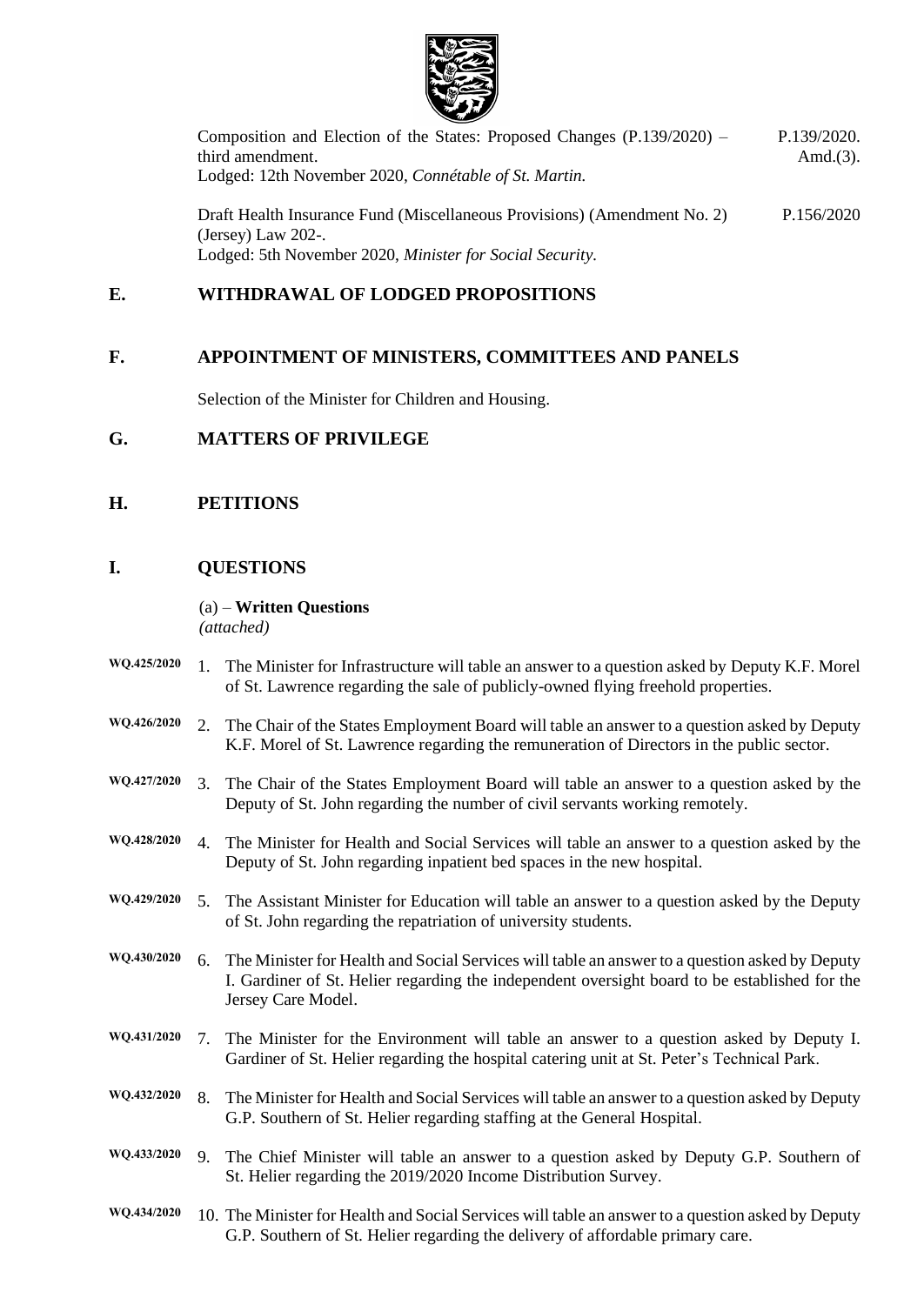

- **WQ.435/2020** 11. The Minister for Treasury and Resources will table an answer to a question asked by Deputy R.J. Ward of St. Helier regarding the sale of Andium Homes properties.
- **WQ.436/2020** 12. The Chair of the Comité des Connétables will table an answer to a question asked by Deputy R.J. Ward of St. Helier regarding Parish housing schemes.
- **WQ.437/2020** 13. The Minister for Social Security will table an answer to a question asked by Deputy R.J. Ward of St. Helier regarding individuals between the ages of 18 and 25 who have lost their right to claim Income Support.
- **WQ.438/2020** 14. The Minister for Social Security will table an answer to a question asked by Deputy R.J. Ward of St. Helier regarding the provision of glasses to children in families who are struggling financially.
- **WQ.439/2020** 15. The Minister for Education will table an answer to a question asked by Deputy R.J. Ward of St. Helier regarding the impact of online teaching on children's eyesight.
- **WQ.440/2020** 16. The Minister for Education will table an answer to a question asked by Deputy C.S. Alves of St. Helier regarding the prevalence of Covid-19 in the Island's schools.
- **WQ.441/2020** 17. The Chief Minister will table an answer to a question asked by Deputy C.S. Alves of St. Helier regarding Subject Access Requests to Government departments.
- **WQ.442/2020** 18. The Minister for Health and Social Services will table an answer to a question asked by Deputy C.S. Alves of St. Helier regarding adults with learning difficulties.
- **WQ.443/2020** 19. The Minister for Social Security will table an answer to a question asked by Deputy G.P. Southern of St. Helier regarding the use of zero-hour contracts.
- **WQ.444/2020** 20. The Minister for Social Security will table an answer to a question asked by Deputy G.P. Southern of St. Helier regarding the reviews of contributory funds within the Minister's remit.
- **WQ.445/2020** 21. The Minister for Economic Development, Tourism, Sport and Culture will table an answer to a question asked by Deputy M.R. Higgins of St. Helier regarding a review of the impact of the Island's current and projected industries.
- **WQ.446/2020** 22. The Minister for Health and Social Services will table an answer to a question asked by Deputy M.R. Higgins of St. Helier regarding the impact of Covid-19 during the winter months.
- **WQ.447/2020** 23. The Minister for Children and Housing will table an answer to a question asked by Deputy M.R. Higgins of St. Helier regarding the use of independent advocates.
- **WQ.448/2020** 24. The Minister for Home Affairs will table an answer to a question asked by Deputy M.R. Higgins of St. Helier regarding the wellbeing of staff in the uniformed services.
- **WQ.449/2020** 25. The Minister for Home Affairs will table an answer to a question asked by Deputy M.R. Higgins of St. Helier regarding the disciplinary processes used in the uniformed services.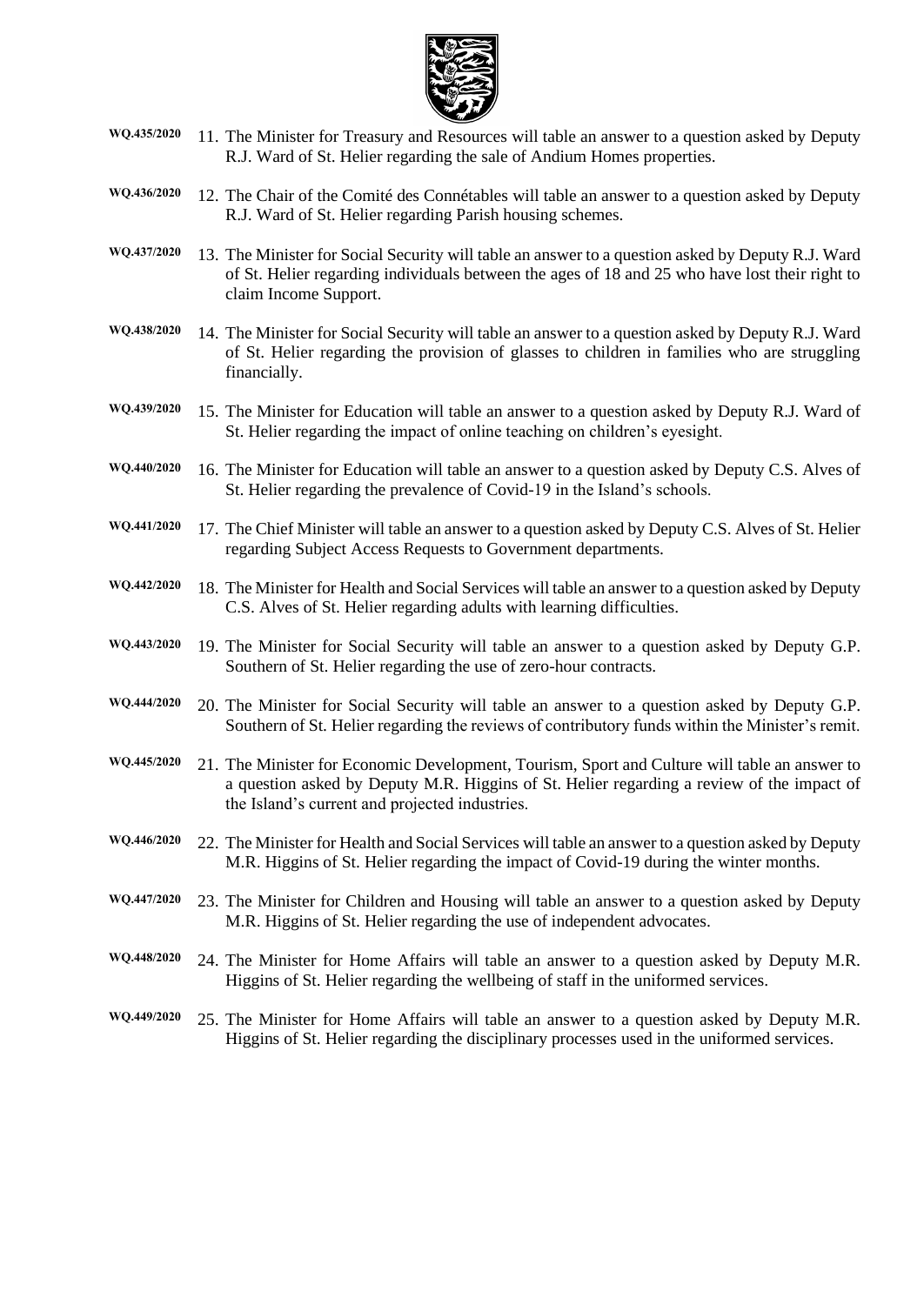

#### **(b) – Oral Questions**

(120 minutes)

*Note: Oral Questions 324/2020 and 335/2020 were submitted for the Minister for Children and Housing but will be answered by the Chief Minister.*

**OQ.323/2020** 1. Senator K.L. Moore will ask the following question of the Minister for Treasury and Resources –

> "How many letters have been sent out to taxpayers requesting payment by 30th November for the 2019 year of assessment?"

**OQ.341/2020** 2. Deputy C.S. Alves of St. Helier will ask the following question of the Minister for Health and Social Services –

> "Will the Minister advise how many social worker vacancies there are currently in the States of Jersey and how many social workers have left employment in the 12 months?"

**OQ.316/2020** 3. Deputy J.M. Maçon of St. Saviour will ask the following question of the Minister for Infrastructure –

> "Further to the adoption of 'Cats: additional protection when involved in road traffic accidents' (P.30/2019), will the Minister provide an update on the progress, if any, made to date in its implementation?"

**OQ.334/2020** 4. Deputy G.P. Southern of St. Helier will ask the following question of the Minister for Health and Social Services –

> "Given the continuing level of vacancies experienced by his department, will the Minister explain the role, and extent, of the use of vacancy factor management in achieving efficiency savings or any re-balancing measures in the Government Plan 2021–2024?"

**OQ.324/2020** 5. Deputy R.J. Ward of St. Helier will ask the following question of the Chief Minister –

"Will the Minister state how many dwellings have breached tenancy laws in the past 2 years due to the sale of utilities above cost price to tenants, and will he confirm what action, if any, is taken against any landlords found in breach of the law?"

**OQ.319/2020** 6. Deputy M.R. Higgins of St. Helier will ask the following question of the Minister for Home Affairs –

> "Will the Minister advise whether there has been any incidence of a disciplinary hearing organised by the Ambulance Service, Jersey Customs and Immigration Service, Jersey Fire and Rescue Service or the States of Jersey Police not being conducted in accordance with Article 6 of the European Convention on Human Rights (the right to a fair trial); and, if so, will he provide the reasons for non-adherence to that Article?"

**OQ.330/2020** 7. Deputy L.B.E. Ash of St. Clement will ask the following question of the Minister for Economic Development, Tourism, Sport and Culture –

> "Will the Minister advise whether the gate giving access to F.B. Fields from Samarès is ever locked and, if so, will he commit to remedying this situation to allow for ease of access to this facility, particularly for those residents of Andium Homes properties who are elderly or have young children who are otherwise required to walk to the front entrance?"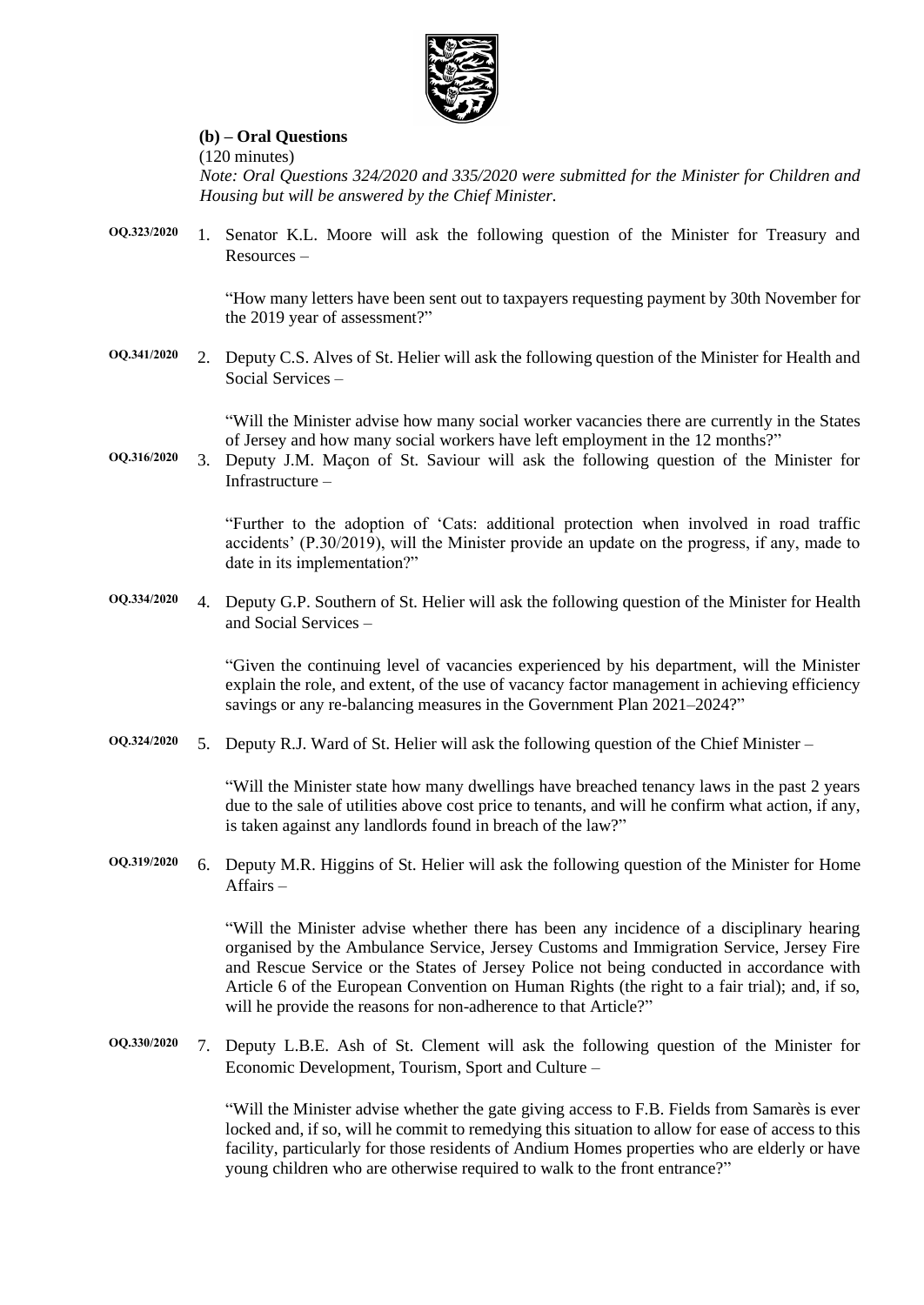

**OQ.327/2020** 8. Deputy R. Labey of St. Helier will ask the following question of the Minister for Economic Development, Tourism, Sport and Culture –

> "Given the impact of last-minute flight cancellations by airlines, will the Minister explain what action, if any, he is taking to ensure that flights remain affordable, particularly for students returning to the Island over the Christmas period?"

**OQ.318/2020** 9. The Deputy of St. Martin will ask the following question of the Minister for Health and Social Services –

> "Will the Minister advise how he intends to assist any Islanders with medical conditions who are facing challenges caused by the reduction in flights to Southampton to just one a day?"

**OQ.337/2020** 10. Senator S.Y. Mézec will ask the following question of the Chief Minister –

"When will the Chief Minister publish the Housing Policy Development Board's final report; and does he accept its recommendations?"

**OQ.321/2020** 11. Deputy I Gardiner of St. Helier will ask the following question of the Minister for Infrastructure –

> "Following the Minister's statement to the Assembly in June that "discussions are ongoing" with regards to the trial No.19 bus service allowing passengers to access the Town centre via Library Place with a stop at the Le Sueur Obelisk, will the Minister give an update as to when this service will be implemented?"

**OQ.331/2020** 12. Deputy K.G. Pamplin of St. Saviour will ask the following question of the Minister for Health and Social Services –

> "Given the measures to be used to combat the recent rise in Covid-19 infections in the Island, will the Minister advise what plan, or enhanced plan, is in place to combat the effects on mental health and to support those with mental illness, both in and out of a care environment?"

**OQ.322/2020** 13. The Connétable of St. Peter will ask the following question of the Minister for Infrastructure –

"Given that the Government Plan indicates expenditure as part of the Covid response of  $\pounds 2$ million in 2021 on the bus contract, with further expenditure anticipated from 2022 to 2024, will the Minister advise what this money is to be used for?"

**OQ.336/2020** 14. The Connétable of St. Helier will ask the following question of H.M. Attorney General –

"Is H.M. Attorney General able to provide legal advice on how the Parishes can provide free and fair elections for posts such as the Roads Committees which are due to be held next month, and seek decisions from the Parish Assembly, when Covid-19 restrictions prevent gatherings of more than 40 persons; and if so, will he do so?"

**OQ.339/2020** 15. Deputy K.F. Morel of St. Lawrence will ask the following question of the Minister for Infrastructure –

> "Does the Minister have any plans to undertake a review of the availability of residential parking at Beaumont, particularly for those who live on Route de La Haule and the surrounding area, and if not, why not?"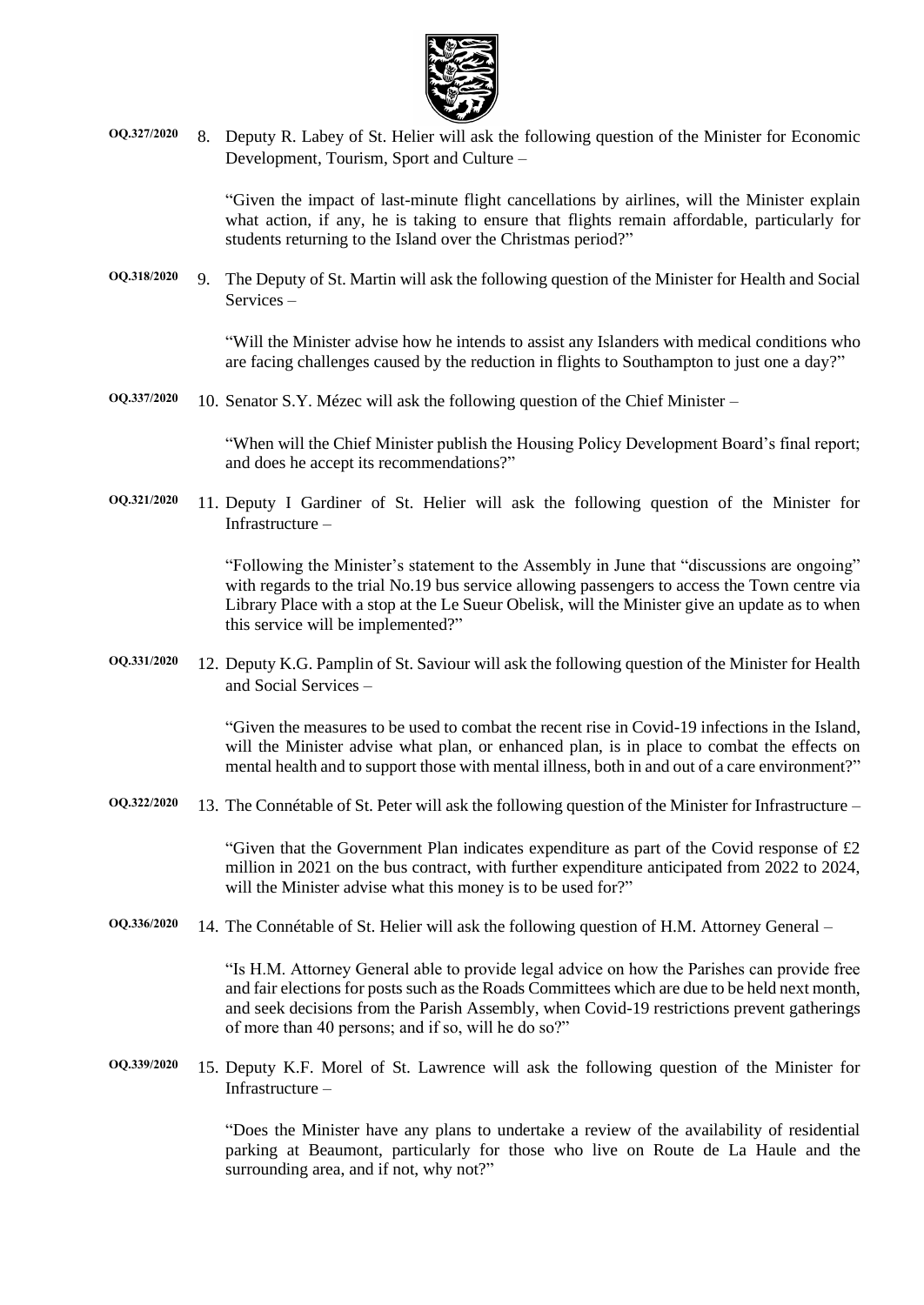

**OQ.320/2020** 16. The Deputy of St. John will ask the following question of the Minister for Treasury and Resources –

> "Will the Minister consider issuing 3, 5, and 10-year investment bonds to residents of the Island which offer a realistic rate of return; and if not, why not?"

**OQ.328/2020** 17. Deputy M. Tadier of St. Brelade will ask the following question of the Minister for the Environment –

> "Will the Minister advise what powers, if any, he has to order the repair or removal of glasshouses that have been left to fall into disrepair and that are not in current agricultural use; have such powers been used; and if not, why not?"

**OQ.342/2020** 18. Deputy C.S. Alves of St. Helier will ask the following question of the Minister for Home Affairs –

> "Further to recent media reports that approximately 6,000 people have not yet applied for settled status, will the Minister advise what, if anything, is being done to contact and encourage these individuals to submit their applications?"

**OQ.332/2020** 19. Deputy K.G. Pamplin of St. Saviour will ask the following question of the Chief Minister –

"Further to the Chief Minister comments during the debate on P.149/2020, that a new protocol will be put in place for Government press releases, will he provide a timescale for this to be implemented and state what action, if any, will be undertaken in the meantime?"

**OQ.338/2020** 20. Senator S.Y. Mézec will ask the following question of the Minister for Social Security –

"When will the Minister implement the decision made by the States in adopting 'Zero-Hours Contracts' (P.92/2016) that exclusivity clauses in zero-hours contracts should be banned?"

**OQ.335/2020** 21. Deputy G.P. Southern of St. Helier will ask the following question of the Chief Minister –

"Will the Minister state what the waiting time is between the submission of an application to the Affordable Housing Gateway and acceptance on a priority band enabling the applicant to bid for suitable housing units; and is this processing time dependent on the type of property required?"

**OQ.329/2020** 22. Deputy M. Tadier of St. Brelade will ask the following question of the Minister for International Development –

> "Will the Minister advise when the Island Identity and International Profile Report will be published; which of the stakeholders have seen the current draft; and whether the current draft has support from all Ministers who have seen it?"

**OQ.317/2020** 23. Deputy J.M. Maçon of St. Saviour will ask the following question of the Chair of the States Employment Board –

> "Given the resignation of the Chief Executive Officer, will the Chair advise whether succession planning is in place for the role and, if not, why not; and what opportunities, if any, will be offered to local staff to gain experience in order to apply for such a position?"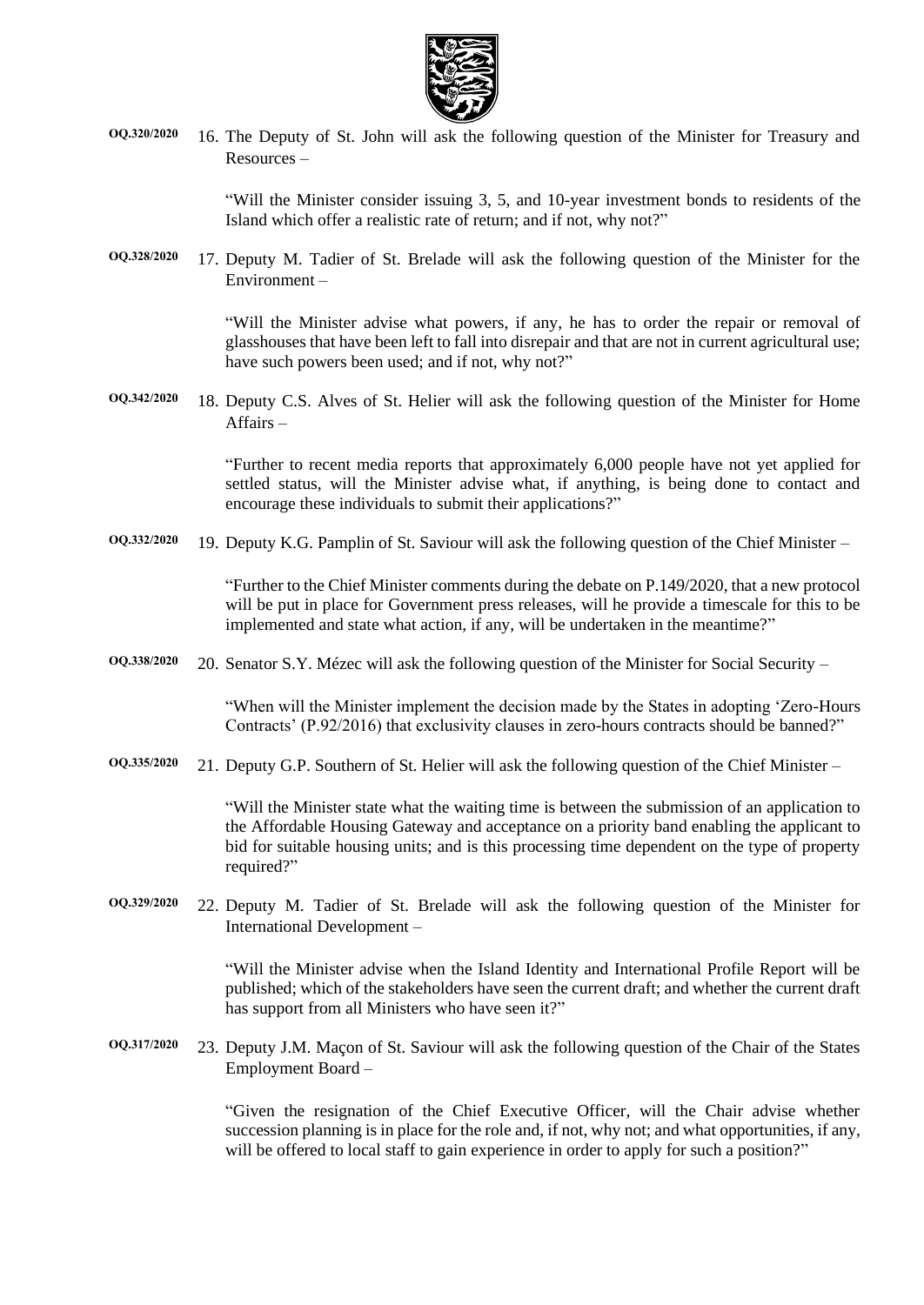

**OQ.326/2020** 24. The Deputy of St. Martin will ask the following question of the Assistant Minister for Education –

> "Will the Assistant Minister update the Assembly on his plans for travel arrangements for Jersey students returning to the Island for Christmas?"

**OQ.325/2020** 25. Deputy R.J. Ward of St. Helier will ask the following question of the Minister for the Environment –

> "Will the Minister explain what spending there has been, if any, from the Climate Emergency Fund during 2019, and will he outline any spending and planned allocations for 2020?"

**OQ.340/2020** 26. Deputy K.F. Morel of St. Lawrence will ask the following question of the Minister for Infrastructure –

> "Will the Minister advise the Assembly what steps, if any, he is taking to ensure that Islandbased architectural practices are given every opportunity to compete for infrastructure projects undertaken by his department, particularly, but not limited to, those large capital projects identified in the proposed Government Plan?"

**OQ.343/2020** 27. Deputy M.R. Higgins of St. Helier will ask the following question of the Chair of the States Employment Board –

> "Will the Chair explain how the States Employment Board's policies ensure that all disciplinary hearings are conducted in accordance with the principles of natural justice and with Article 6 of the European Convention on Human Rights?"

**OQ.333/2020** 28. Deputy I. Gardiner of St. Helier will ask the following question of the Minister for Health and Social Services-

> "Will the Minister advise the Assembly what impact, if any, the presence of the on-Island testing laboratory has had on the speed of polymerase chain reaction (P.C.R.) testing within the last month?"

**(c) – Questions to Ministers without notice (30 minutes) –**

1st question period – Minister for Home Affairs

2nd question period – Minister for International Development

### **J. PERSONAL STATEMENTS**

### **K. STATEMENTS ON A MATTER OF OFFICIAL RESPONSIBILITY**

#### **L. PUBLIC BUSINESS**

**[Draft Data Protection \(Amendment of Law\) \(Jersey\) Regulations 202-.](https://statesassembly.gov.je/assemblypropositions/2020/p.121-2020.pdf)** Lodged: 25th September 2020, *[Minister for Economic Development, Tourism,](https://statesassembly.gov.je/assemblypropositions/2020/p.121-2020.pdf)  [Sport and Culture.](https://statesassembly.gov.je/assemblypropositions/2020/p.121-2020.pdf)* [P.121/2020.](https://statesassembly.gov.je/assemblypropositions/2020/p.121-2020.pdf)

**[Our Hospital Site Selection: Overdale.](https://statesassembly.gov.je/AssemblyPropositions/2020/P.123-2020.pdf)** Lodged: 6th October 2020, *Council of Ministers.* [P.123/2020.](https://statesassembly.gov.je/AssemblyPropositions/2020/P.123-2020.pdf)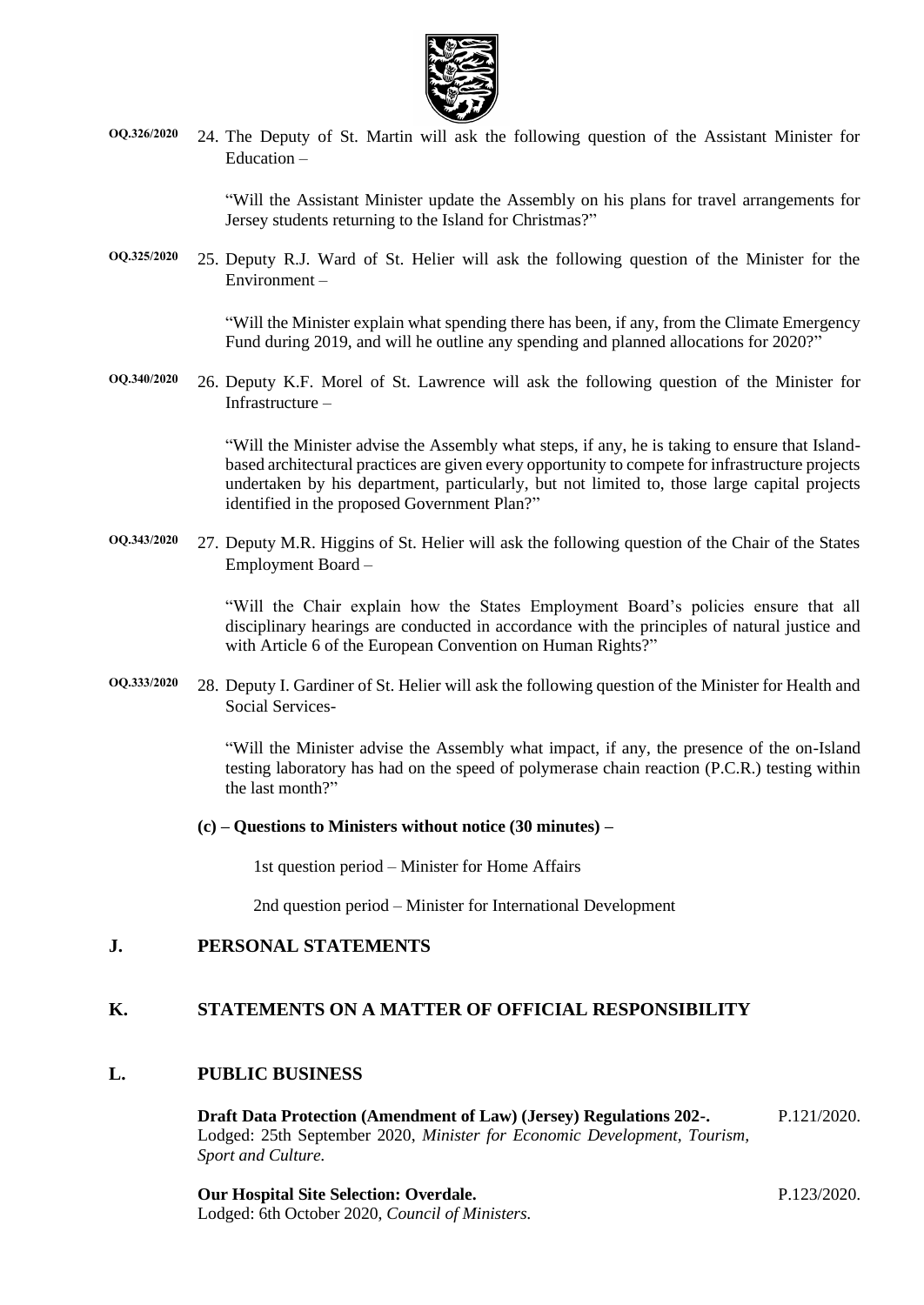

| Our Hospital Project: acquisition of land for the new hospital at Overdale.<br>Lodged: 6th October 2020, Council of Ministers.                                                                                  | P.129/2020.                |
|-----------------------------------------------------------------------------------------------------------------------------------------------------------------------------------------------------------------|----------------------------|
| Draft Social Security (Amendment of Law No.14) (Jersey) Regulations 202-.<br>Lodged: 6th October 2020, Minister for Social Security.                                                                            | P.124/2020.                |
| Draft Social Security (Amendment of Law No. 14) (Jersey) Regulations 202-<br>(P.124/2020): amendment.<br>Lodged: 3rd November 2020, Minister for Social Security.                                               | P.124/2020.<br>Amd.        |
| Draft Financial Services (Disclosure and Provision of Information) (Jersey)<br><b>Regulations 202-</b><br>Lodged: 6th October 2020, Minister for External Relations.                                            | P.125/2020.                |
| Draft Financial Services (Disclosure and Provision of Information) (Jersey)<br>Regulations 202- (P.125/2020): comments.<br>Presented: 10th November 2020, Economic and International Affairs Scrutiny<br>Panel. | P.125/2020.<br>Com.        |
| Draft Limited Partnerships (Annual Additional Charge) (Amendment)<br>(Jersey) Regulations 202-.<br>Lodged: 6th October 2020, Minister for External Relations.                                                   | P.126/2020.                |
| Draft Intellectual Property (Unregistered Rights) (Marrakesh Treaty)<br>(Jersey) Regulations 202-.<br>Lodged: 6th October 2020, Minister for External Relations.                                                | P.127/2020.                |
| Establishment and funding of the Fiscal Stimulus Fund.<br>Lodged: 6th October 2020, Minister for Treasury and Resources.                                                                                        | P.128/2020.                |
| Establishment and funding of the Fiscal Stimulus Fund (P.128/2020):<br>amendment.<br>Lodged: 2nd November 2020, Deputy K.F. Morel of St. Lawrence.                                                              | P.128/2020.<br>Amd.        |
| Draft Amendment (No. 48) of the Standing Orders of the States of Jersey.<br>Lodged: 13th October 2020, Privileges and Procedures Committee.                                                                     | P.131/2020.<br>(re-issue). |
| Carbon Neutral Strategy and Sustainable Transport Policy - Additional<br><b>Considerations for Implementation.</b><br>Lodged: 14th October 2020, Deputy J.H. Perchard of St. Saviour.                           | P.132/2020.                |
| Draft Financial Services (Disclosure and Provision of Information) (Jersey)<br>Law 202- (Appointed Day) Act 202-.<br>Lodged: 16th October 2020, Minister for External Relations.                                | P.133/2020.                |
| Draft Financial Services (Disclosure and Provision of Information) (Jersey)<br>Law 202- (Appointed Day) Act 202- (P.133/2020): amendment.<br>Lodged: 9th November 2020, Minister for External Relations.        | P.133/2020.<br>Amd.        |
| Draft Amendment (No.50) of the Standing Orders of the States of Jersey.<br>Lodged: 22nd October 2020, Senator L.J. Farnham.                                                                                     | P.144/2020.                |

*Note: Because of the requirement for a four-week lodging period, the minimum lodging period of the proposition of Senator L.J. Farnham will expire on Thursday 19th November 2020. The Senator has therefore given notice of his intention to propose, in accordance with Standing Order 26(7), that the minimum lodging period for the amendment be reduced in order that it can be debated at the meeting.*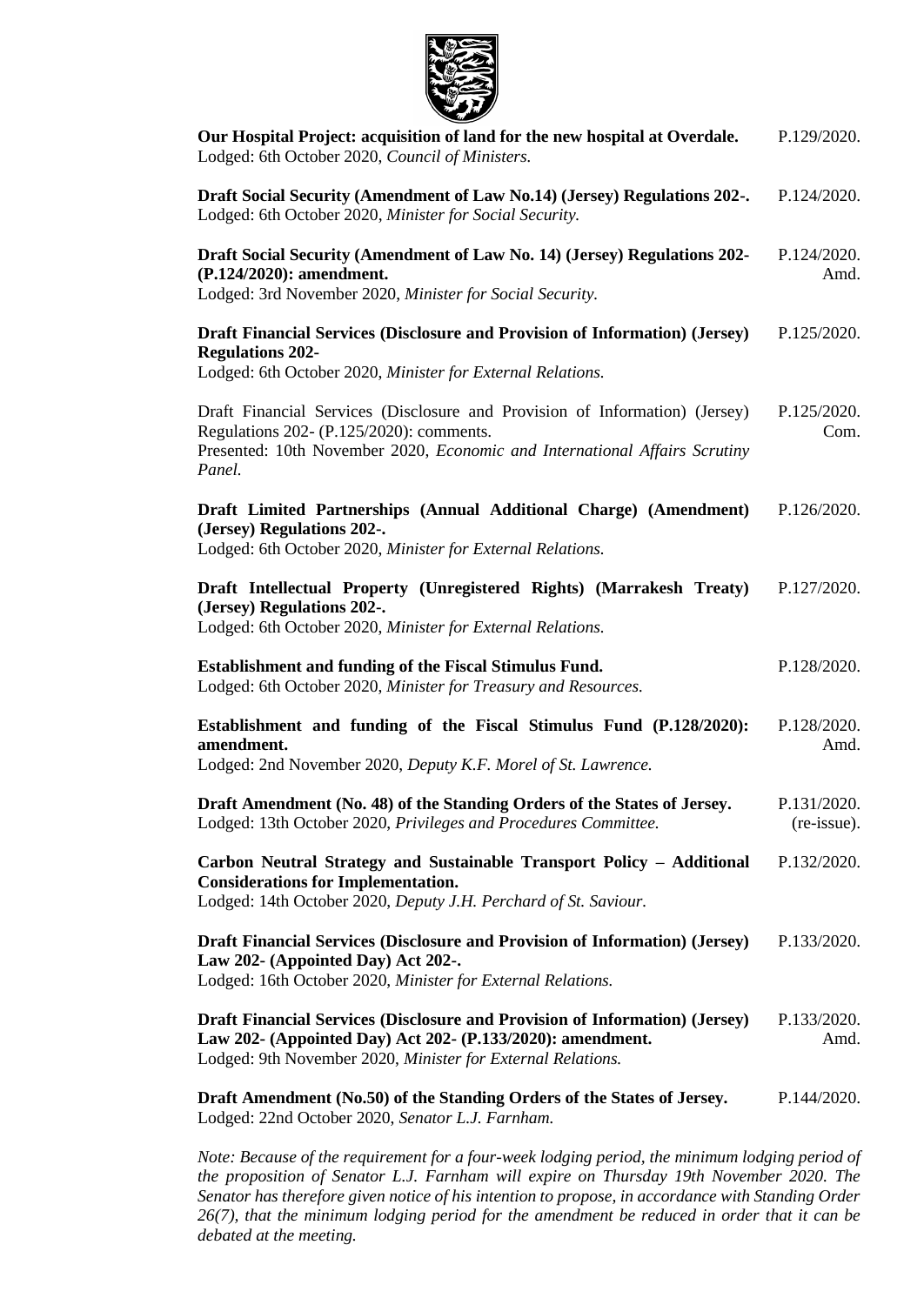

### **M. ARRANGEMENT OF PUBLIC BUSINESS**

#### **30th November 2020**

| (Consideration of Public Business to commence at 9.30 a.m. on Tuesday 1st December 2020) |  |  |
|------------------------------------------------------------------------------------------|--|--|
|                                                                                          |  |  |

| Draft Customs and Excise (Export Declarations and Export Controls)<br>(Jersey) Regulations 202-.<br>Lodged: 16th October 2020, Minister for Home Affairs.                       | P.134/2020.                       |
|---------------------------------------------------------------------------------------------------------------------------------------------------------------------------------|-----------------------------------|
| Draft EU Legislation (Welfare of Animals during Transport and Pet Travel)<br>(Amendment) (Jersey) Regulations 202-.<br>Lodged: 16th October 2020, Minister for the Environment. | P.135/2020.                       |
| Draft Income Support (Amendment No. 20) (Jersey) Regulations 202-.<br>Lodged: 20th October 2020, Minister for Social Security.                                                  | P.136/2020.                       |
| <b>Migration Control Policy.</b><br>Lodged: 20th October 2020, Chief Minister.                                                                                                  | P.137/2020.                       |
| Migration Control Policy (P.137/2020): amendment.<br>Lodged: 23rd October 2020, Deputy J.H. Perchard of St. Saviour.                                                            | P.137/2020.<br>Amd.               |
| Draft EU Legislation (Official Controls) (Jersey) Regulations 202-.<br>Lodged: 20th October 2020, Minister for the Environment.                                                 | P.138/2020.                       |
| <b>Composition and Election of the States: Proposed Changes.</b><br>Lodged: 20th October 2020, Privileges and Procedures Committee.                                             | P.139/2020.                       |
| Composition and Election of the States: Proposed Changes (P.139/2020) –<br>amendment.<br>Lodged: 27th October 2020, Deputy J.M Maçon of St. Saviour.                            | P.139/2020.<br>Amd.<br>(re-issue) |
| Composition and Election of the States: Proposed Changes (P.139/2020) –<br>second amendment.<br>Lodged: 29th October 2020, Connétable of St. Clement.                           | P.139/2020.<br>Amd. $(2)$ .       |
| Composition and Election of the States: Proposed Changes (P.139/2020) –<br>third amendment.<br>Lodged: 12th November 2020, Connétable of St. Martin.                            | P.139/2020.<br>Amd. $(3)$ .       |
| <b>CI Lottery: Allocation of 2019 Proceeds.</b><br>Lodged: 21st October 2020, Minister for Economic Development, Tourism, Sport<br>and Culture.                                 | P.141/2020.                       |

*Note: Because of the requirement for a six-week lodging period, the minimum lodging period of the proposition of the Minister for Economic Development, Tourism, Sport and Culture will expire on Wednesday 2nd December 2020. The Minister has therefore given notice of his intention to propose, in accordance with Standing Order 26(7), that the minimum lodging period for the amendment be reduced in order that it can be debated at the meeting.*

| CI Lottery: allocation of 2019 proceeds $(P.141/2020)$ – amendment. | P.141/2020. |
|---------------------------------------------------------------------|-------------|
| Lodged: 2nd November 2020, Deputy G.C.U. Guida of St. Lawrence      | Amd.        |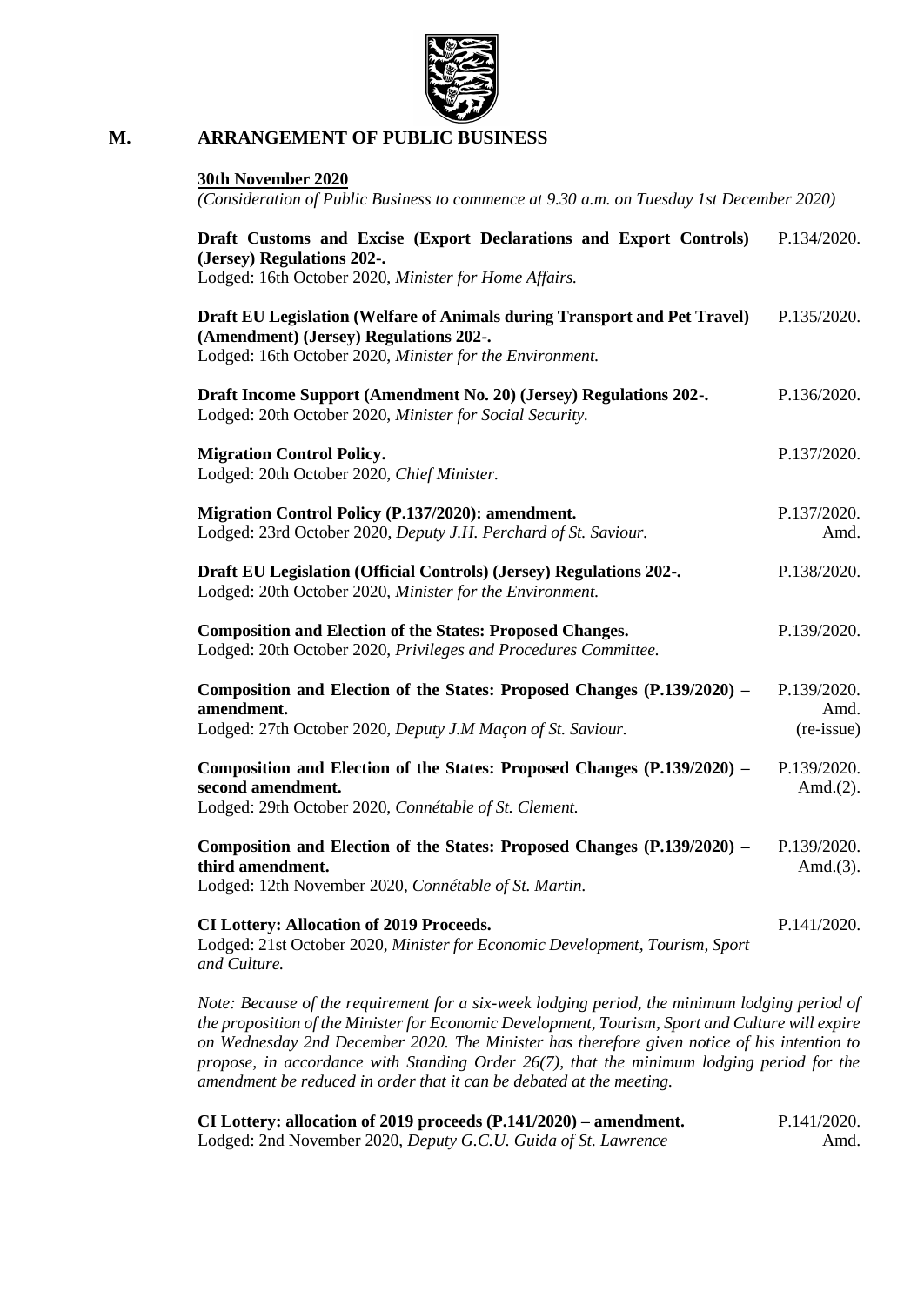

[P.142/2020.](https://statesassembly.gov.je/assemblypropositions/2020/p.142-2020.pdf)

[P.146/2020.](https://statesassembly.gov.je/AssemblyPropositions/2020/P.146-2020.pdf)

**Jersey Heritage Trust: Amendments to Constitution.** Lodged: 21st October 2020, *Minister for Economic Development, Tourism, Sport and Culture.*

*Note: Because of the requirement for a six-week lodging period, the minimum lodging period of the proposition of the Minister for Economic Development, Tourism, Sport and Culture will expire on Wednesday 2nd December 2020. The Minister has therefore given notice of his intention to propose, in accordance with Standing Order 26(7), that the minimum lodging period for the amendment be reduced in order that it can be debated at the meeting.*

**Draft Amendment (No.49) of the Standing Orders of The States of Jersey.** Lodged: 22nd October 2020, *Deputy S.M. Wickenden of St. Helier.* [P.143/2020.](https://statesassembly.gov.je/assemblypropositions/2020/p.143-2020.pdf)

[Draft Amendment \(No. 49\) of the Standing Orders of the States of Jersey](https://statesassembly.gov.je/AssemblyPropositions/2020/P.143-2020Com.pdf)  [\(P.143/2020\): comments.](https://statesassembly.gov.je/AssemblyPropositions/2020/P.143-2020Com.pdf) Presented: 4th November 2020, *[Privileges and Procedures Committee.](https://statesassembly.gov.je/AssemblyPropositions/2020/P.143-2020Com.pdf)* [P.143/2020.](https://statesassembly.gov.je/AssemblyPropositions/2020/P.143-2020Com.pdf) [Com.](https://statesassembly.gov.je/AssemblyPropositions/2020/P.143-2020Com.pdf)

| <b>Draft Geographical Indications (Jersey) Regulations 202-.</b> | P.145/2020. |
|------------------------------------------------------------------|-------------|
| Lodged: 30th October 2020, Minister for External Relations.      |             |

*Note: Because of the requirement for a six-week lodging period, the minimum lodging period of the proposition of the Minister for External Relations will expire on Friday 11th December 2020. The Minister has therefore given notice of his intention to propose, in accordance with Standing Order 26(7), that the minimum lodging period for the proposition be reduced in order that it can be debated at the meeting.*

| <b>Secondary Employment of Public Sector Employees: Review of Policies.</b><br>Lodged: 30th October 2020, Deputy J.M. Maçon of St. Saviour.  | P.146/2020.              |
|----------------------------------------------------------------------------------------------------------------------------------------------|--------------------------|
| Social Security Medical Appeal Tribunal: appointment of Chair.<br>Lodged: 2nd November 2020, Minister for Social Security.                   | P.150/2020.              |
| Jersey Employment and Discrimination Tribunal: appointment of members.<br>Lodged: 2nd November 2020, Minister for Social Security.           | P.151/2020.              |
| <b>Social Security Tribunal: appointment of Chair.</b><br>Lodged: 2nd November 2020, Minister for Social Security.                           | P.152/2020.              |
| Draft Amendment (No. 51) of the Standing Orders of the States of Jersey.<br>Lodged: 3rd November 2020, Privileges and Procedures Committee.  | P.153/2020.              |
| Draft Amendment (No. 52) of the Standing Orders of the States of Jersey.<br>Lodged: 3rd November 2020, Deputy L.M.C. Doublet of St. Saviour. | P.154/2020.              |
| Income Support Medical Appeal Tribunal: appointment of Chair.<br>Lodged: 3rd November 2020, Minister for Social Security.                    | P.155/2020.              |
| 14th December 2020                                                                                                                           |                          |
| Government Plan: 2021-24.<br>Lodged: 12th October 2020, Council of Ministers.                                                                | P.130/2020<br>(Re-issue) |
| Government Plan: 2021-24 - Annex.<br>Presented: 12th October 2020, Council of Ministers.                                                     | R.111/2020.              |
| Draft Finance (2021 Budget) (Jersey) Law 202-.<br>Lodged: 2nd November 2020, Minister for Treasury and Resources.                            | P.147/2020.              |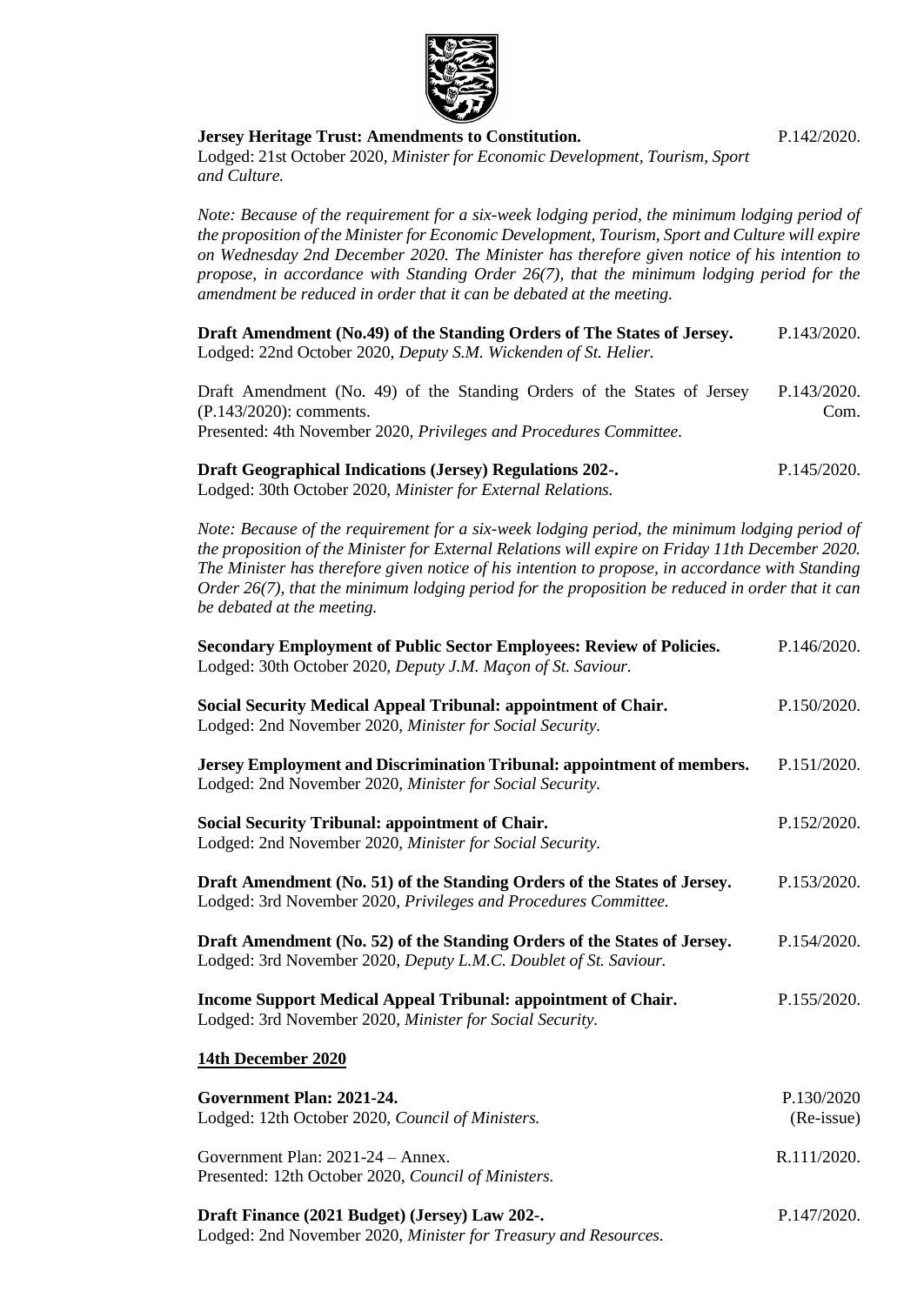

[Draft Act declaring that the Finance \(2021 Budget\) \(Jersey\) Law 202-](https://statesassembly.gov.je/AssemblyPropositions/2020/P.147-2020Add.pdf) has [immediate effect: addendum to P.147/2020.](https://statesassembly.gov.je/AssemblyPropositions/2020/P.147-2020Add.pdf) [Presented: 4th November 2020, Minister for Treasury and Resources.](https://statesassembly.gov.je/AssemblyPropositions/2020/P.147-2020Add.pdf) [P.147/2020.](https://statesassembly.gov.je/AssemblyPropositions/2020/P.147-2020Add.pdf) [Add.](https://statesassembly.gov.je/AssemblyPropositions/2020/P.147-2020Add.pdf)

**[Draft Social Security \(Amendment of Law No. 15\) \(Jersey\) Regulations 202-.](https://statesassembly.gov.je/AssemblyPropositions/2020/P.148-2020.pdf)** [Lodged: 2nd November 2020,](https://statesassembly.gov.je/AssemblyPropositions/2020/P.148-2020.pdf) *Minister for Social Security.* [P.148/2020.](https://statesassembly.gov.je/AssemblyPropositions/2020/P.148-2020.pdf)

#### **[Draft Health Insurance Fund \(Miscellaneous Provisions\) \(Amendment No.](https://statesassembly.gov.je/AssemblyPropositions/2020/P.156-2020.pdf)  [2\) \(Jersey\) Law 202-.](https://statesassembly.gov.je/AssemblyPropositions/2020/P.156-2020.pdf)** P.156/2020.

[Lodged: 5th November 2020,](https://statesassembly.gov.je/AssemblyPropositions/2020/P.156-2020.pdf) *Minister for Social Security.*

*Note: Because of the requirement for a six-week lodging period, the minimum lodging period of the proposition of the Minister for Social Security will expire on Thursday 17th December 2020. The Minister has therefore given notice of her intention to propose, in accordance with Standing Order 26(7), that the minimum lodging period for the proposition be reduced in order that it can be debated at the meeting.*

#### **19th January 2021**

| Encroachments on the Foreshore: revised policy.<br>Lodged: 18th September 2020, Minister for Infrastructure.                                                                                                                                      | P.111/2020.               |  |
|---------------------------------------------------------------------------------------------------------------------------------------------------------------------------------------------------------------------------------------------------|---------------------------|--|
| 9th February 2021                                                                                                                                                                                                                                 |                           |  |
| Draft Wildlife (Jersey) Law 202-.<br>Lodged: 11th September 2020, Minister for the Environment.                                                                                                                                                   | P.110/2020.<br>(Re-issue) |  |
| Note: The 2nd reading of the Draft Regulations will resume, following adoption of the principles<br>on 3rd November 2020 and the subsequent referral to the Environment, Housing and<br>Infrastructure Scrutiny Panel under Standing Order 72(1). |                           |  |
| Draft Wildlife (Jersey) Law 2020- (P.110/2020): amendment.<br>Lodged: 21st October 2020, Deputy of St. Martin.                                                                                                                                    | P.110/2020.<br>Amd.       |  |
| Draft Wildlife (Jersey) Law 202- (P.110/202): amendment (P.110/2020 Amd.) –<br>comments.<br>Presented: 30th October 2020, Minister for the Environment.                                                                                           | P.110/2020.<br>Amd.Com.   |  |
| Immigration Actor ovtangion to Jarcoy by Order in Council                                                                                                                                                                                         | D.110/2020                |  |

**[Immigration Acts: extension to Jersey by Order in Council.](https://statesassembly.gov.je/AssemblyPropositions/2020/P.119-2020.pdf)** [Lodged: 22nd September 2020,](https://statesassembly.gov.je/AssemblyPropositions/2020/P.119-2020.pdf) *Chief Minister.* [P.119/2020.](https://statesassembly.gov.je/AssemblyPropositions/2020/P.119-2020.pdf)

#### **DR. M. EGAN Greffier of the States**

12th November 2020

**Note –**

**In accordance with the meeting dates fixed for 2019 by the Privileges and Procedures Committee, this meeting will continue, if necessary, on Wednesday 18th and Thursday 19th November 2020.**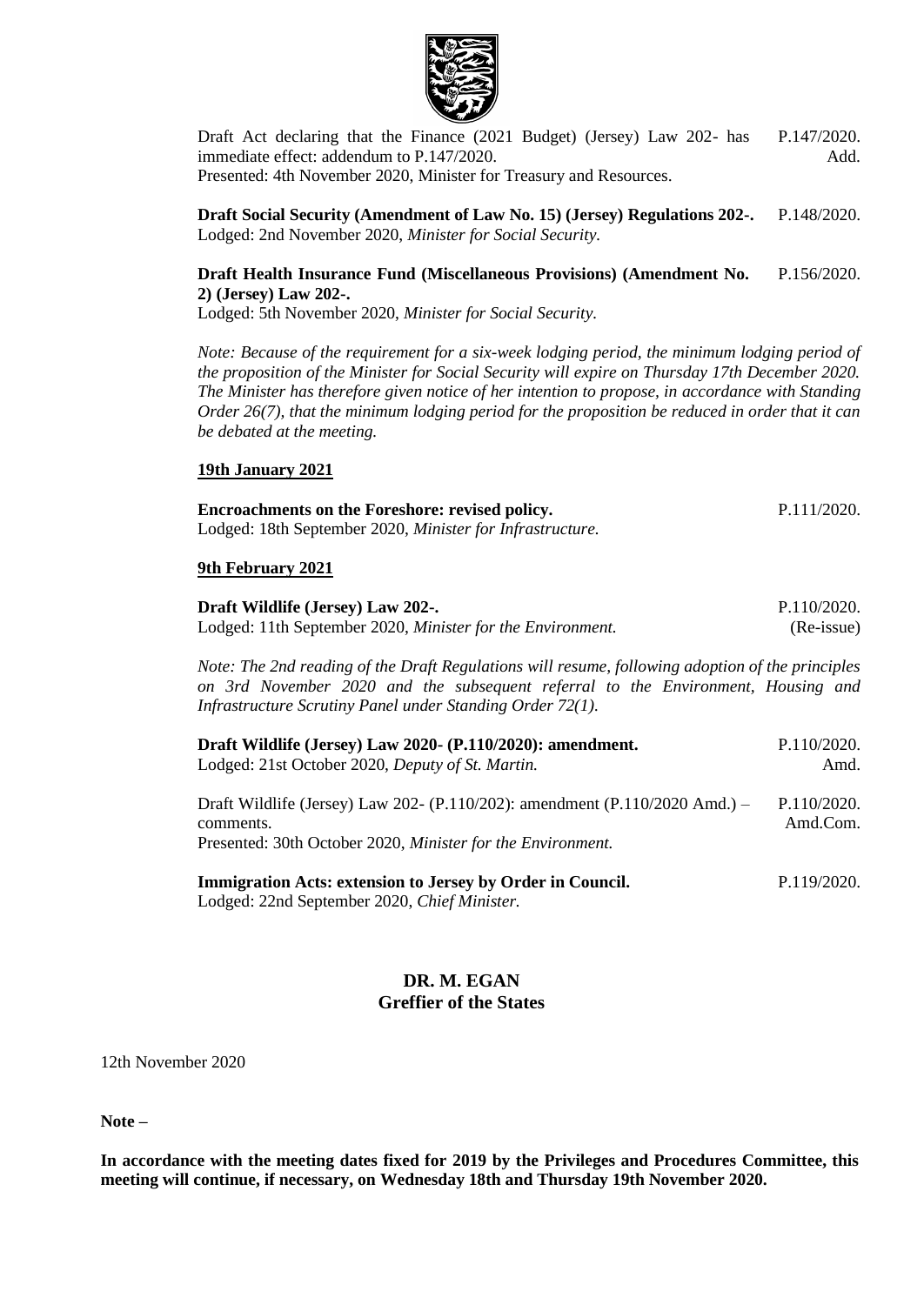

### **Explanatory Note regarding the selection of the Minister for Children and Housing**

### (See Item F)

The Presiding Officer will invite the Chief Minister to make his nomination for the position of Minister for Children and Housing. The Presiding Officer will then invite members to nominate alternative candidates. If there are no alternative nominations, the member nominated by the Chief Minister will speak for up to 10 minutes followed by a 20-minute question period; after which the member nominated by the Chief Minister will be selected for appointment.

If more than one member is nominated, the Presiding Officer will invite each candidate to speak for up to 10 minutes followed by a 20-minute question period. The candidates will speak in the order in which they are nominated, meaning that the Chief Minister' nomination will speak first. During the speeches and question period other candidates must withdraw from the Chamber to a place where they cannot hear the proceedings. After the candidates have spoken and been questioned, a recorded vote will be held. Once a candidate has obtained a majority of the votes cast in the recorded vote, he or she will be appointed to the position of Minister for Children and Housing. Abstentions do not count as 'votes cast'.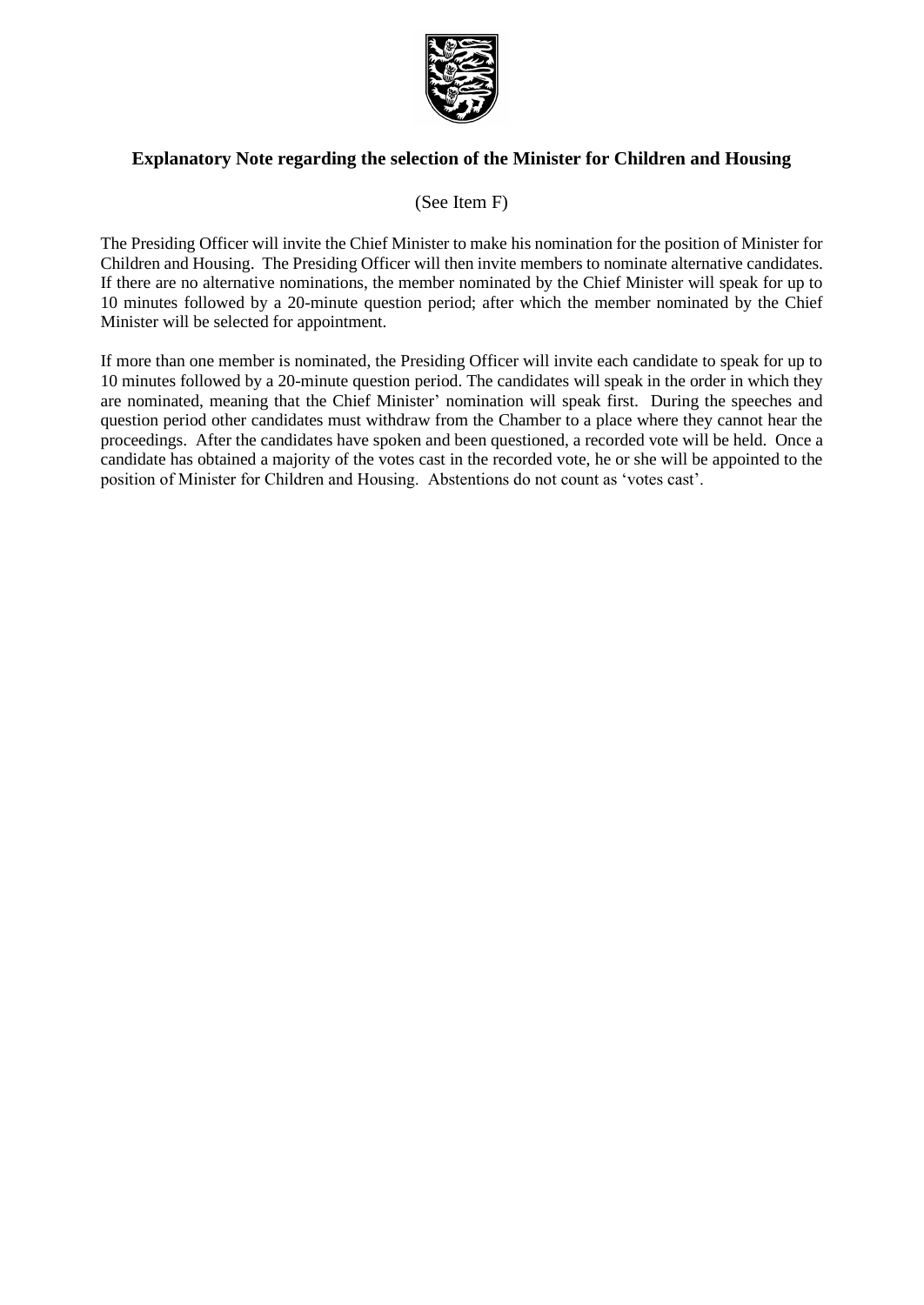

### **Explanatory Note regarding subordinate legislation tabled at this meeting.**

(See Item B)

### **R&O.127/2020.**

EU Legislation (Customs and Excise – Customs Tariff and Export Duty) (Jersey) Order 2020.

This Order provides that any legislation that the United Kingdom makes under the Taxation (Cross-border Trade) Act 2018 of the United Kingdom in relation to export duty will apply in Jersey.

*Article 1* contains definitions. In particular it provides that certain expressions used in the Order have the same meaning as in the arrangement made between the Governments of Jersey and the United Kingdom in relation to a customs union (as set out in Part 2 of the Schedule to the Crown Dependencies Customs Union (Jersey) (EU Exit) Order 2019 of the United Kingdom.

*Article 2* provides that any Regulations made by the United Kingdom under section 39 of the Taxation (Cross-border Trade) Act 2018 of the United Kingdom have effect in Jersey as they do in the United Kingdom (including as amended from time to time). Any such Regulations are to be read with the modifications set out in Article 2 and any other modifications necessary to allow them to be given effect in Jersey. The Agent of Impôts must publish guidance as appears useful in relation to the effect of the Regulations in Jersey.

*Article* 3 provides that no export duty is to be charged in respect of goods that are exported directly from Jersey to the United Kingdom, Guernsey or the Isle of Man, or where liability for customs duties relating to export from Jersey has been discharged.

*Article 4* states the name by which this Order may be cited and that it comes into force when the first Regulations made in the United Kingdom come into force.

The Order was made on 30th October 2020 and comes into force in accordance with Article 4.

### **R&O.128/2020.**

EU Legislation (Customs Union, Import and Export Control) (Amendment of Law) (Jersey) Order 2020.

This Order amends the Customs and Excise (Jersey) Law 1999 ("the Law") to provide a power for fees to be prescribed in relation to functions connected with import duty.

*Article 1* inserts a new Article 33D into the Law (Articles 33A to 33C will be inserted by the Customs and Excise (Customs Tariff and Import Duty) (Jersey) Order 2019 ("the 2019 Order"). New Article 33D allows the Minister for Home Affairs to make an Order prescribing fees in relation to the exercise of any function of the Agent of Impôts (or an officer of the Impôts) which are specified in the Order and are for the purposes of or connected with the import duty charged in accordance with any arrangement between the governments of Jersey and United Kingdom in relation to a customs union. The Minister may only make an Order if the Minister considers that it is consistent with the arrangements between Jersey and any other government, international organisation or authority and the circumstances in which the functions specified by the Order are exercised (or likely to be exercised) are such that it is fair and reasonable for a charge to be made.

*Article* 2 provides for the name by which the Order may be known and the date it comes into force. It comes into force immediately after the coming into force of the 2019 Order, which comes into force when the European Union (Jersey) Law 1973 is repealed by the bringing into force of Article 2 of the European Union (Repeal and Amendment) (Jersey) Law 2018.

The Order was made on 30th October 2020 and comes into force in accordance with Article 2.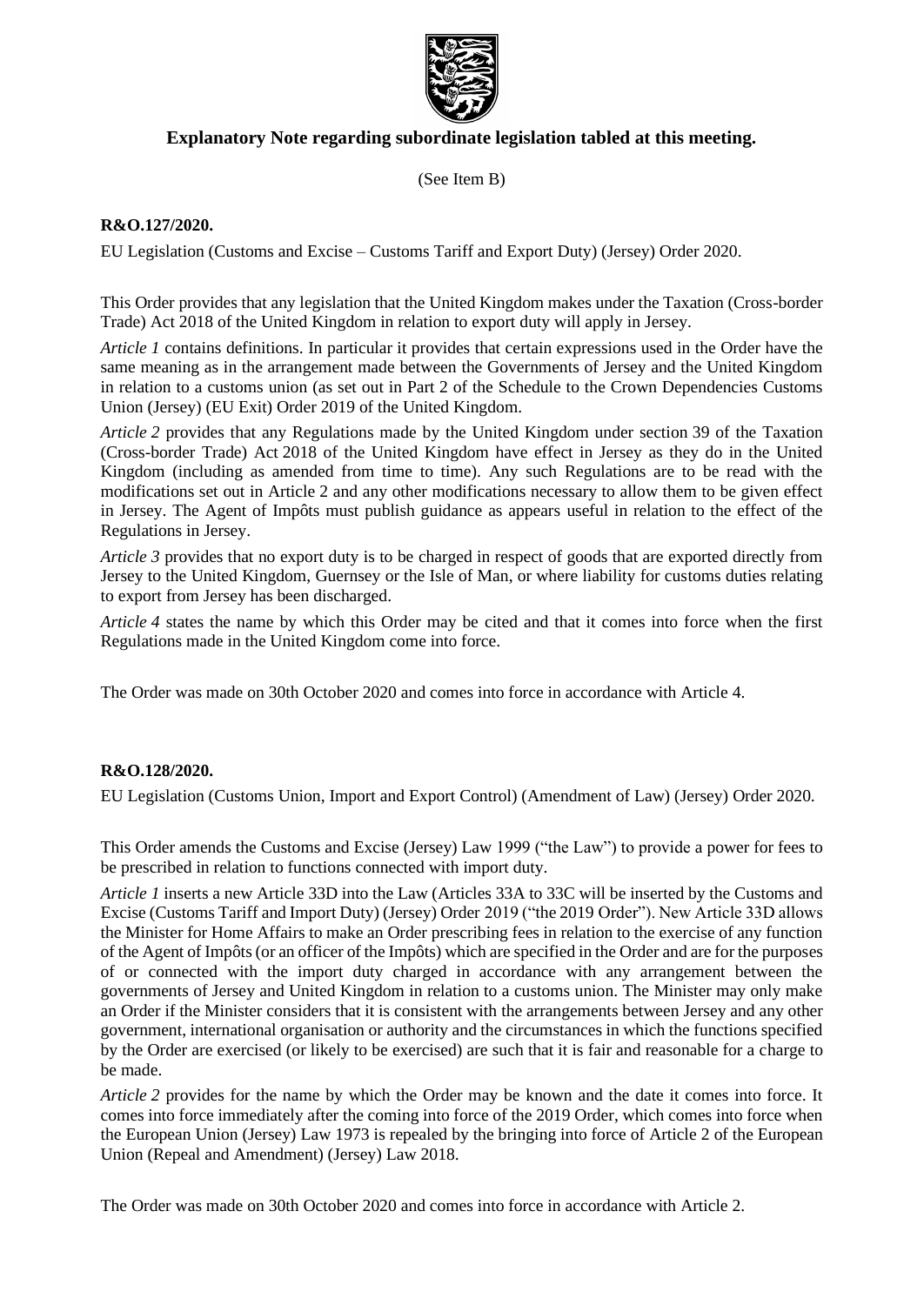

### **R&O.133/2020.**

Motor Traffic (Cabs – Fares and Charges) (Amendment No. 3) (Jersey) Order 2020.

The Motor Traffic (Cabs – Fares and Charges) (Amendment No. 3) (Jersey) Order 2020 makes provision for taxi-cab fares and charges to increase by an average of 2.8%. Fares and charges were last increased with effect from 29th July 2019.

The Order was made on 5th November 2020 and came into force on 9th November 2020.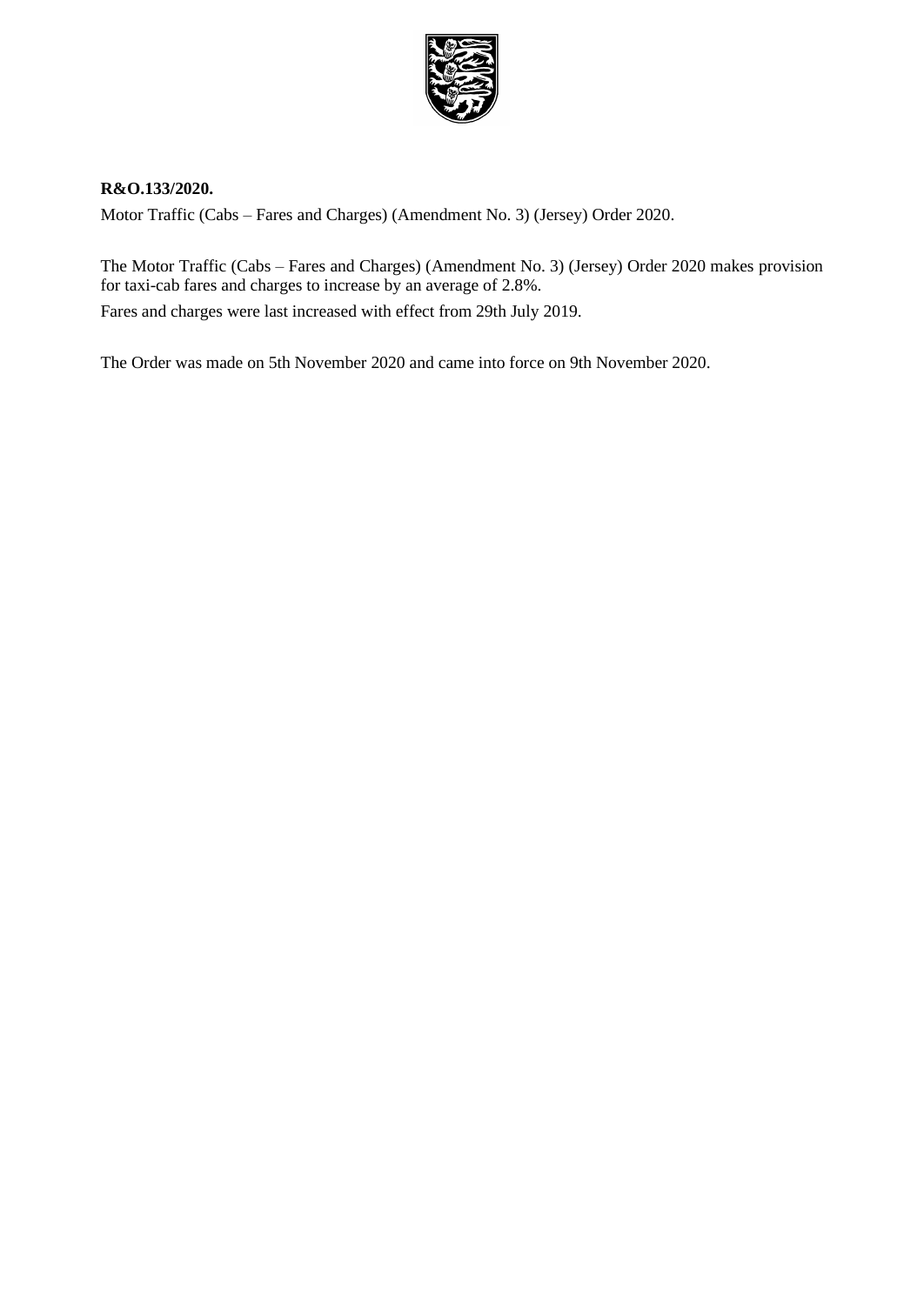

### (See Item I(a))

1. The Minister for Infrastructure will table an answer to the following question asked by Deputy K.F. Morel of St. Lawrence –

"Will the Minister advise how many flats or apartments have been sold out of public ownership as flying freeholds since 1st January 2010; and, of these, how many were sold to the occupier at the time of the transaction and how many to other parties?"

2. The Chair of the States Employment Board will table an answer to the following question asked by Deputy K.F. Morel of St. Lawrence –

"Given the 'Directors' Remuneration' section of the 2019 Annual Report and Accounts indicates that some directors receive "other remuneration" outside of salary and allowances of up to £60,000, will the Chair explain what constitutes "other remuneration" in this context and how it is calculated?"

3. The Chair of the States Employment Board will table an answer to the following question asked by the Deputy of St. John –

"Will the Chair advise –

- (a) how many Government of Jersey employees are consistently working remotely from a location outside the Island;
- (b) the grades of any such employees; and
- (c) their roles within the Government of Jersey?"
- 4. The Minister for Health and Social Services will table an answer to the following question asked by the Deputy of St. John –

"Will the Minister –

- (a) state how many inpatient bed spaces will be provided in the new hospital, not including spaces in the Day Surgery Unit, Emergency Department, Urgent Treatment Centre, Intensive Care Unit, or Outpatients Department;
- (b) state how many of these spaces will be occupied by beds; and
- (c) provide a numerical breakdown by medical speciality of the designation of these inpatient beds?"
- 5. The Assistant Minister for Education will table an answer to the following question asked by the Deputy of St. John –

"Will the Minister outline what plans are in progress to ensure the repatriation of students studying outside the Island who wish to return to Jersey in time for Christmas; and, furthermore, what provision, if any, will be made for those returning students who are required to self-isolate on arrival in Jersey, but who are not able to do so at the accommodation they would ordinarily be returning to?"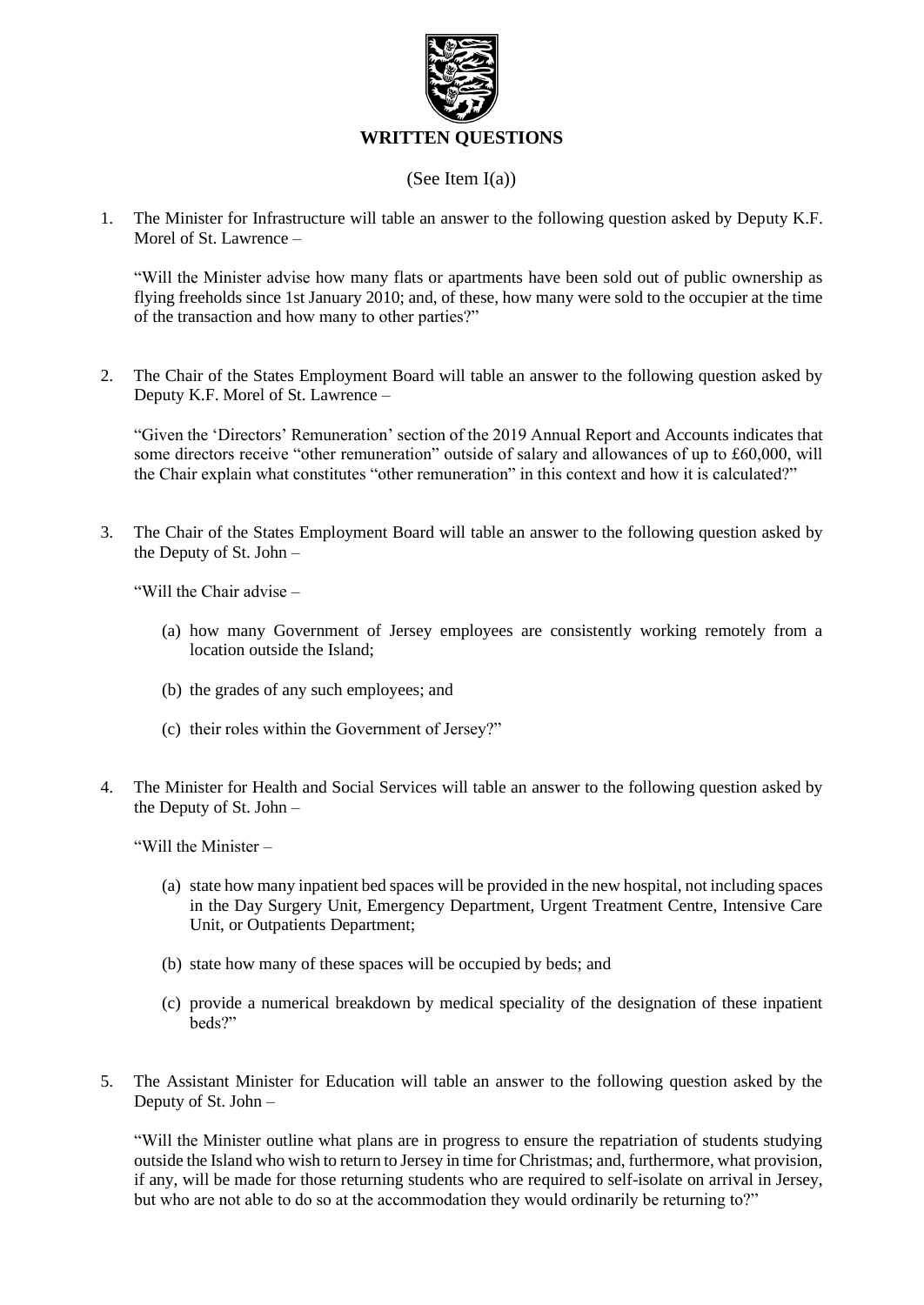

6. The Minister for Health and Social Services will table an answer to the following question asked by Deputy I. Gardiner of St. Helier –

"Will the Minister provide the following details regarding the establishment of the Independent Oversight Board for the Jersey Care Model –

- (a) what criteria, if any, will be applied to the recruitment of Board members, will it allow application by members of the public and who will ultimately be responsible for the appointments;
- (b) will there be specific requirements for the position of Chair of the Board;
- (c) will members of the Board include representatives from health care professionals, the Third Sector and the Primary Care sector (i.e. G.P.s, dentists, pharmacists, opticians and care businesses);
- (d) how, and by whom, will the Terms of Reference be determined;
- (e) how often will the Board meet;
- (f) what will be the reporting requirements of the Board and will their reports be made public;
- (g) how will the Board be able to judge progress i.e. will they get regular updates from Health and Community Services as well as feedback from other stakeholders; and
- (h) will the Board have the power to alert Scrutiny that things are not going as planned and, if so, what opportunity will the Health and Social Security Scrutiny Panel be given to deal with the situation?"
- 7. The Minister for the Environment will table an answer to the following question asked by Deputy I. Gardiner of St. Helier –

"Will the Minister advise what progress, if any, has been made and what action, if any, has been taken to address the follow issues in respect of the hospital catering unit located at St. Peter's Technical Park –

- (a) the strong food odours from the hospital catering unit which can be smelt beyond the boundaries of the Technical Park and inside residents' properties, depending on the wind direction;
- (b) the daily charging noise of the refrigerated vehicle that can last for up to 3 hours and can also be heard inside residents' properties; and

will he further advise whether either one or both of the above has been assessed as constituting a breach of planning conditions?"

8. The Minister for Health and Social Services will table an answer to the following question asked by Deputy G.P. Southern of St. Helier –

"Will the Minister state –

(a) the figures for August 2020 for staffing levels at the Hospital in an equivalent table to that provided in response to Written Question 375/2019 (showing the two sets of figures for comparative purposes);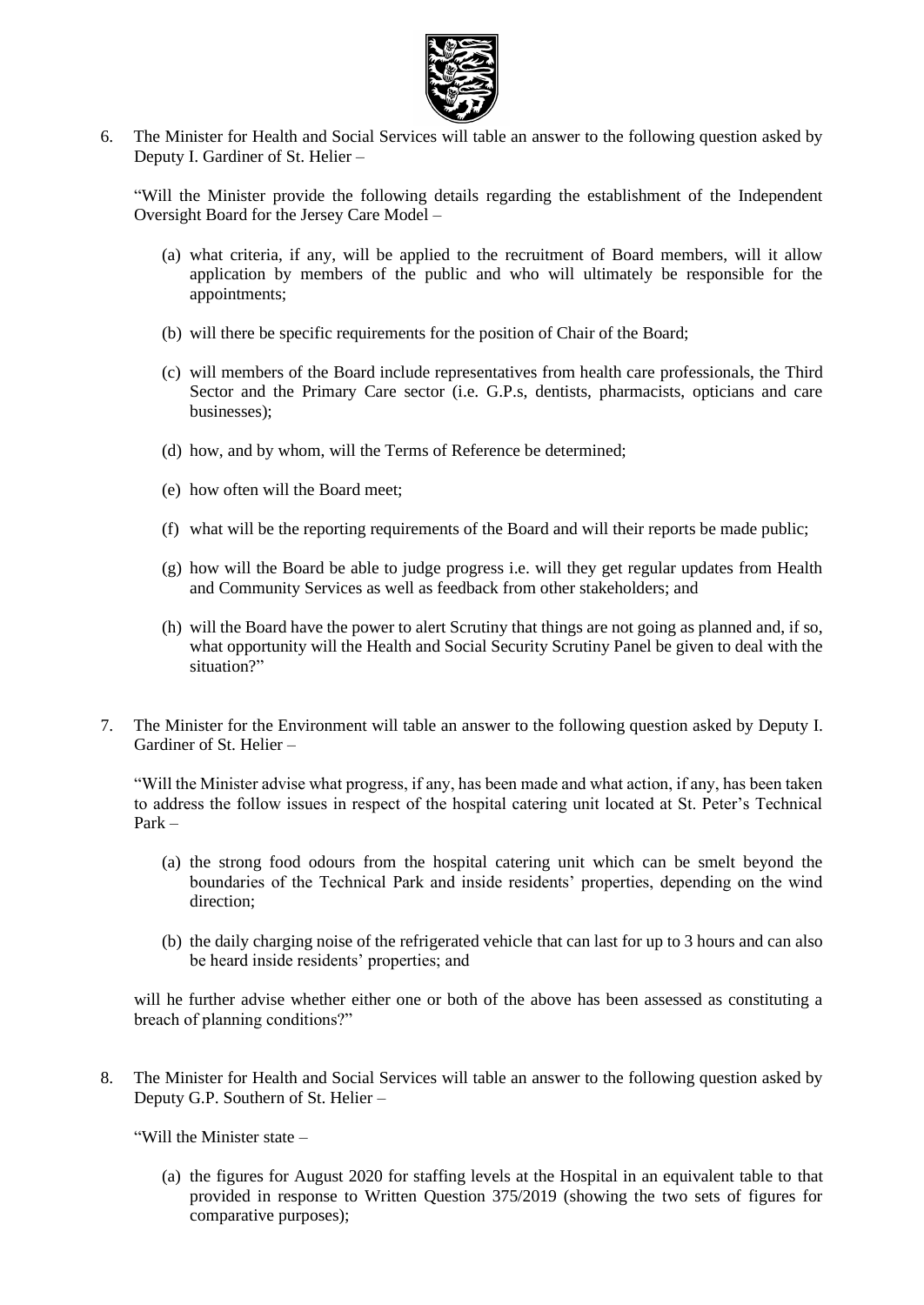

- (b) the number of shifts filled by bank nurses in August 2019 and August 2020;
- (c) the number of the staff in post who were agency or locum appointments in August 2019 and in August 2020;
- (d) an estimate, for each staff group, of the additional annual cost, in percentage and in real terms, of using locum or agency workers over substantive employees of the Department;
- (e) the number of locum physiotherapy posts that have been removed since August 2019 and whether the reduction, if any, has affected the delivery of service in that Department;
- (f) to what extent the figures for vacancies in 2019 and 2020 reflect the implementation of a vacancy management factor to enable staffing expenditure to be reduced to meet efficiency savings or rebalanced targets; and
- (g) how he assesses the figures for locum / agency staff for August 2020 against the objective to appoint vacancies with substantive staff rather than continue reliance on agency and locum staff?"
- 9. The Chief Minister will table an answer to the following question asked by Deputy G.P. Southern of St. Helier –

"Further to his responses to previous questions asked in the Assembly, will the Chief Minister advise whether he has consulted the Chief Statistician about when the results of the 2019/2020 Income Distribution Survey will be available and, if so, what was the outcome of the consultation; and will he take the necessary steps to ensure that this data is available before the States Assembly is asked to make decisions in respect of the Government Plan?"

10. The Minister for Health and Social Services will table an answer to the following question asked by Deputy G.P. Southern of St. Helier –

"Will the Minister inform members what measures, if any, will be put in place to deliver affordable primary care to vulnerable groups (whether in financial, social or clinical need) in order to meet the terms of the Affordable Access to Primary Care Scheme (as agreed with the adoption of P.125/2019) and will he confirm when these measures will be introduced?"

11. The Minister for Treasury and Resources will table an answer to the following question asked by Deputy R.J. Ward of St. Helier –

"With reference to Oral Question 192/2019, will the Minister (as shareholder representative) advise whether any Andium homes have been, or will be, sold on the open market to off-Island investors, buy-to-let purchasers, or 'lock-up and leave' investors, especially those within the Millennium Park Development; and, if so, will the Minister confirm the number and size of Andium properties sold in this manner?"

12. The Chair of the Comité des Connétables will table an answer to the following question asked by Deputy R.J. Ward of St. Helier –

"Will the Chair outline what provision, if any, exists to support single parent families in applying for, and accessing, suitable accommodation via Parish housing schemes?"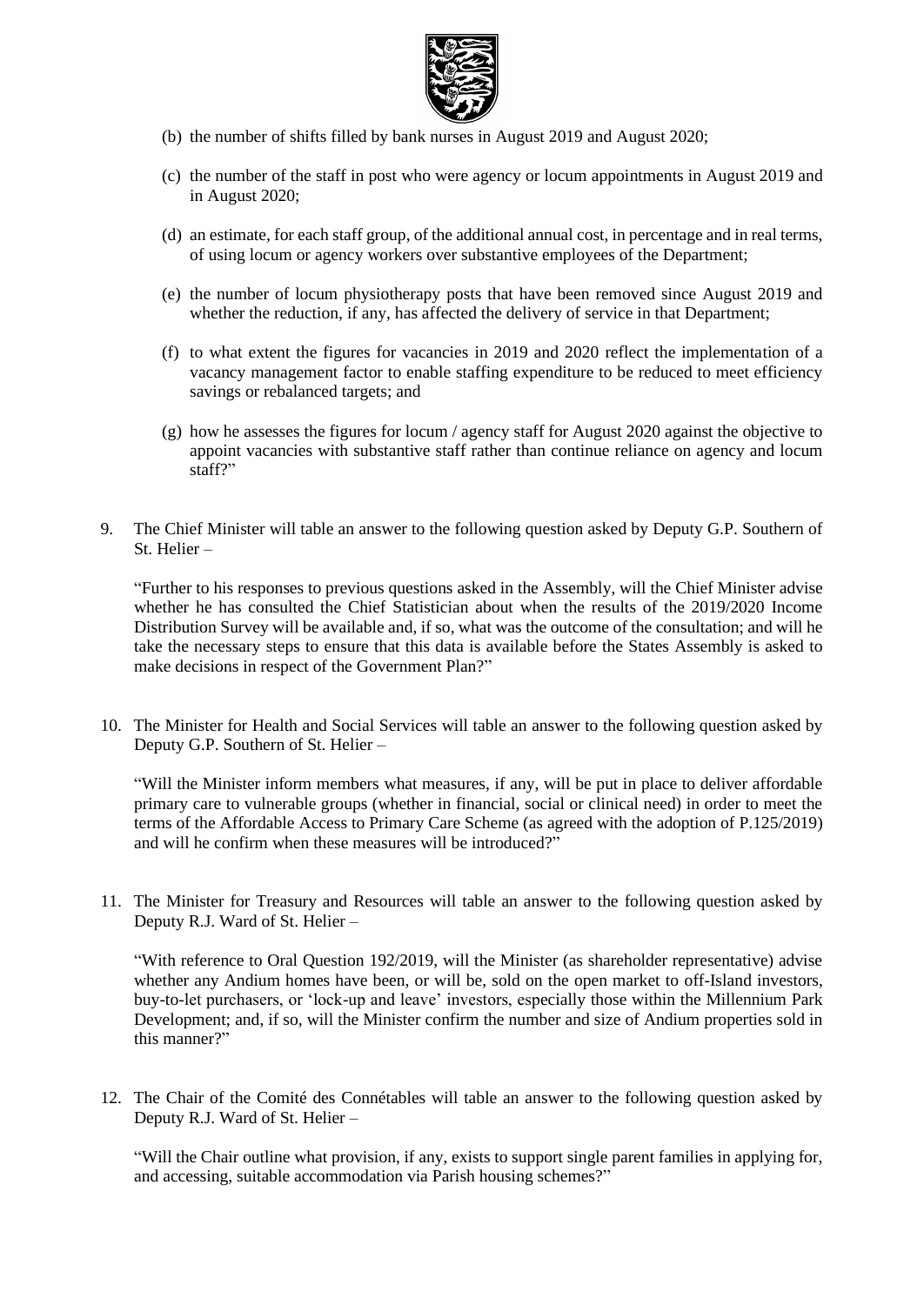

13. The Minister for Social Security will table an answer to the following question asked by Deputy R.J. Ward of St. Helier –

"Will the Minister advise how many individuals aged between 18 and 25 who are members of a household have lost their right to claim Income Support in the last 2 years?"

14. The Minister for Social Security will table an answer to the following question asked by Deputy R.J. Ward of St. Helier –

"Will the Minister state what provision, if any, is available to meet the cost of glasses for children in families who are struggling financially, particularly where there is a need for thinned lenses or where the child may be suffering from astigmatism?"

15. The Minister for Education will table an answer to the following question asked by Deputy R.J. Ward of St. Helier –

"Following the increase in online teaching in response to Covid-19, and the possible effect on children's eyesight, will the Minister state –

- (a) what provision, if any, is in place, or planned, to assist families who may need more regular eye tests or to meet the needs for changes to prescription glasses; and
- (b) what work, if any, is being undertaken to monitor the effects on eye health as a result of the change in delivery of education?"
- 16. The Minister for Education will table an answer to the following question asked by Deputy C.S. Alves of St. Helier –

"Will the Minister outline what contingency plans, if any, are in place should Covid-19 be shown to be spreading through schools and into the wider community, providing the answer in relation to each Key Stage?"

17. The Chief Minister will table an answer to the following question asked by Deputy C.S. Alves of St. Helier –

"Will the Chief Minister provide a breakdown by department of the number of Subject Access Requests that have been submitted across all Government departments over the last 5 years, and, of those, identify how many have –

- (a) not been addressed within the 4-week time limit;
- (b) been referred to the office of the Information Commissioner; and
- (c) resulted in complaints regarding alleged inaccurate record keeping, tampering or altering of original documents, or failure to release all documents?"
- 18. The Minister for Health and Social Services will table an answer to the following question asked by Deputy C.S. Alves of St. Helier –

"Will the Minister state –

- (a) how many adults with learning difficulties, or who are otherwise vulnerable, are currently looked after by care providers in Jersey;
- (b) what advocacy service, if any, is available to any such individuals; and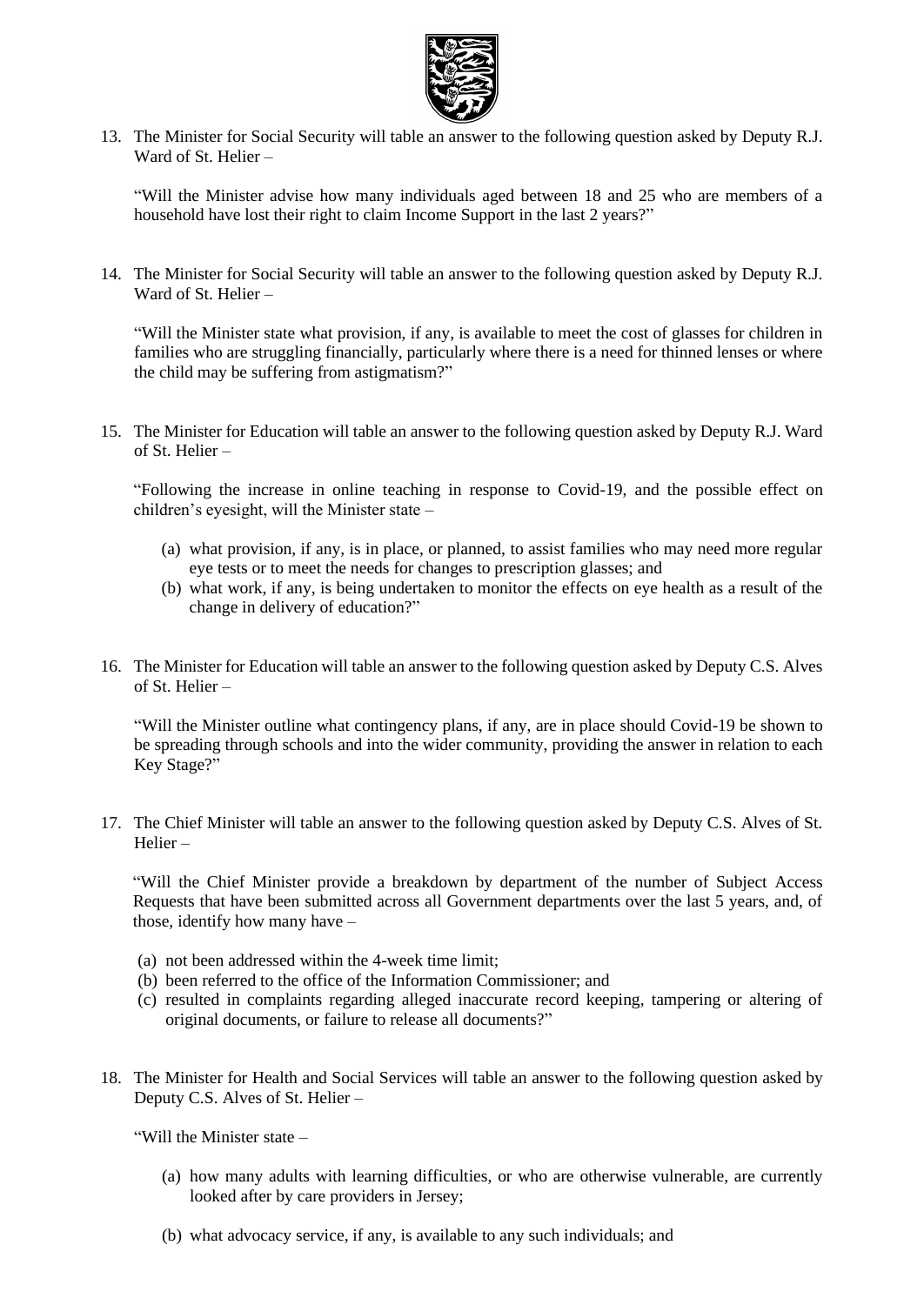

- (c) what oversight or monitoring is currently in place to ensure that such individuals receive the appropriate level of care?"
- 19. The Minister for Social Security will table an answer to the following question asked by Deputy G.P. Southern of St. Helier –

"Given the most recent Labour Market Report shows that job losses, largely concentrated in the hospitality sector, are disproportionately to be found in those on zero-hour contracts, is it the Minister's assessment that such jobs are intrinsically insecure and unable to provide a sustainable income; and, if so, will she outline what measures, if any, are planned to control the use of zero-hour contracts under employment legislation?"

20. The Minister for Social Security will table an answer to the following question asked by Deputy G.P. Southern of St. Helier –

"In light of the recently announced large-scale reviews of the contributory funds within the Minister's remit, will she state –

- (a) whether such reviews will take into account the impact of the living wage and eligibility considerations and the interaction with non-contributory funds (i.e. Income Support), and
- (b) when she will engage with States members over the terms of reference and scoping documents for these reviews, and if it not her intention to do so, why not?"
- 21. The Minister for Economic Development, Tourism, Sport and Culture will table an answer to the following question asked by Deputy M.R. Higgins of St. Helier –

"Will the Minister agree to commission reports on the Island's current and projected industries (including Finance, Agriculture, Hospitality, Aquaculture, Digital, and Fintech), ensuring that these reports include a cost-benefit analysis of each industry that takes into account not only their contribution in financial, economic and employment terms, but also the associated costs (such as the level of subsidy, if any, provided by Government) and their environmental impact (such as the level of pollution); and if not, why not?"

22. The Minister for Health and Social Services will table an answer to the following question asked by Deputy M.R. Higgins of St. Helier –

"Will the Minister explain his strategy for dealing with an increase in the number of Coronavirus cases in the Island this winter and outline the criteria, if any, that will be used to determine whether or not to lock down the Island, with particular reference to –

- (a) the R (reproduction) rate;
- (b) the number of infections per 100,000 of the population;
- (c) the number of Intensive Care Unit beds being used by COVID-19 patients; and
- (d) the types of illnesses caused by COVID-19?"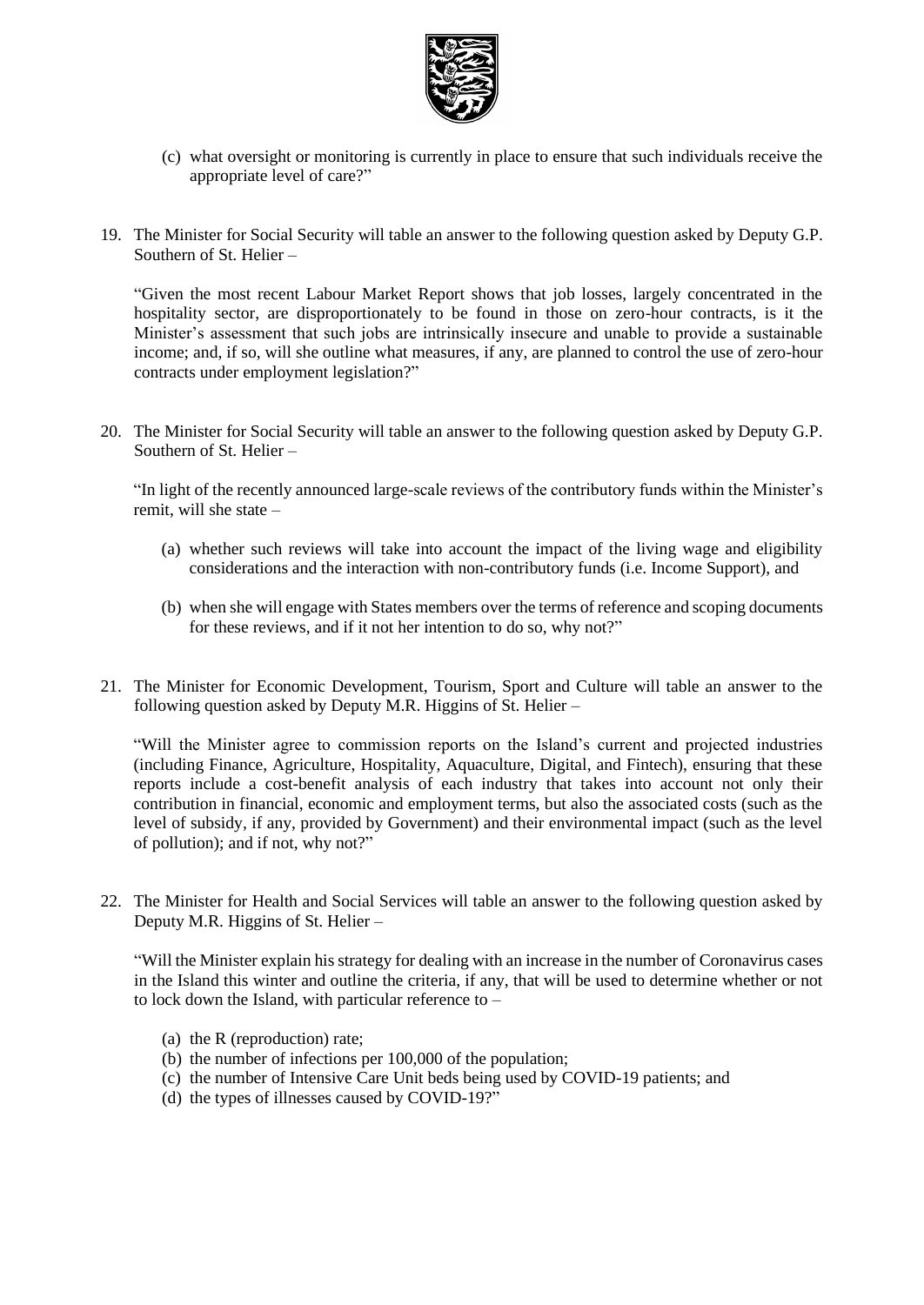

23. The Minister for Children and Housing will table an answer to the following question asked by Deputy M.R. Higgins of St. Helier –

"Will the Minister advise Members how many independent advocates have been appointed by his Department to act as a point of contact between the Children's Service and its clients; and, furthermore, will he provide the following information –

- (a) the role taken by advocates in this context;
- (b) any qualifications or experience an advocate is expected to have;
- (c) the number of people each advocate represents; and
- (d) a list of names of all those persons appointed to date?"
- 24. The Minister for Home Affairs will table an answer to the following question asked by Deputy M.R. Higgins of St. Helier –

"Will the Minister explain to Members how his Department safeguards the wellbeing of any staff within the Ambulance, Fire and Rescue, and Customs and Immigration Services, as well as the States of Jersey Police, who experience mental illnesses, including those associated with a severe addiction to drugs, alcohol or gambling; and, furthermore, will he outline what duty of care his Department has towards employees in this respect?"

25. The Minister for Home Affairs will table an answer to the following question asked by Deputy M.R. Higgins of St. Helier –

"Will the Minister explain to Members how the disciplinary procedures followed by the States of Jersey Police, and the Fire and Rescue, Customs and Immigration and Ambulance Services are compatible with the principles of 'natural justice' (in that an employee should have the opportunity to state their case freely when facing disciplinary action and that no-one should be a judge in his own cause or act as a judge where these is real possibility of partiality); and, if it is his assessment that these procedures do not meet those principles, will he explain how this situation will be addressed?"